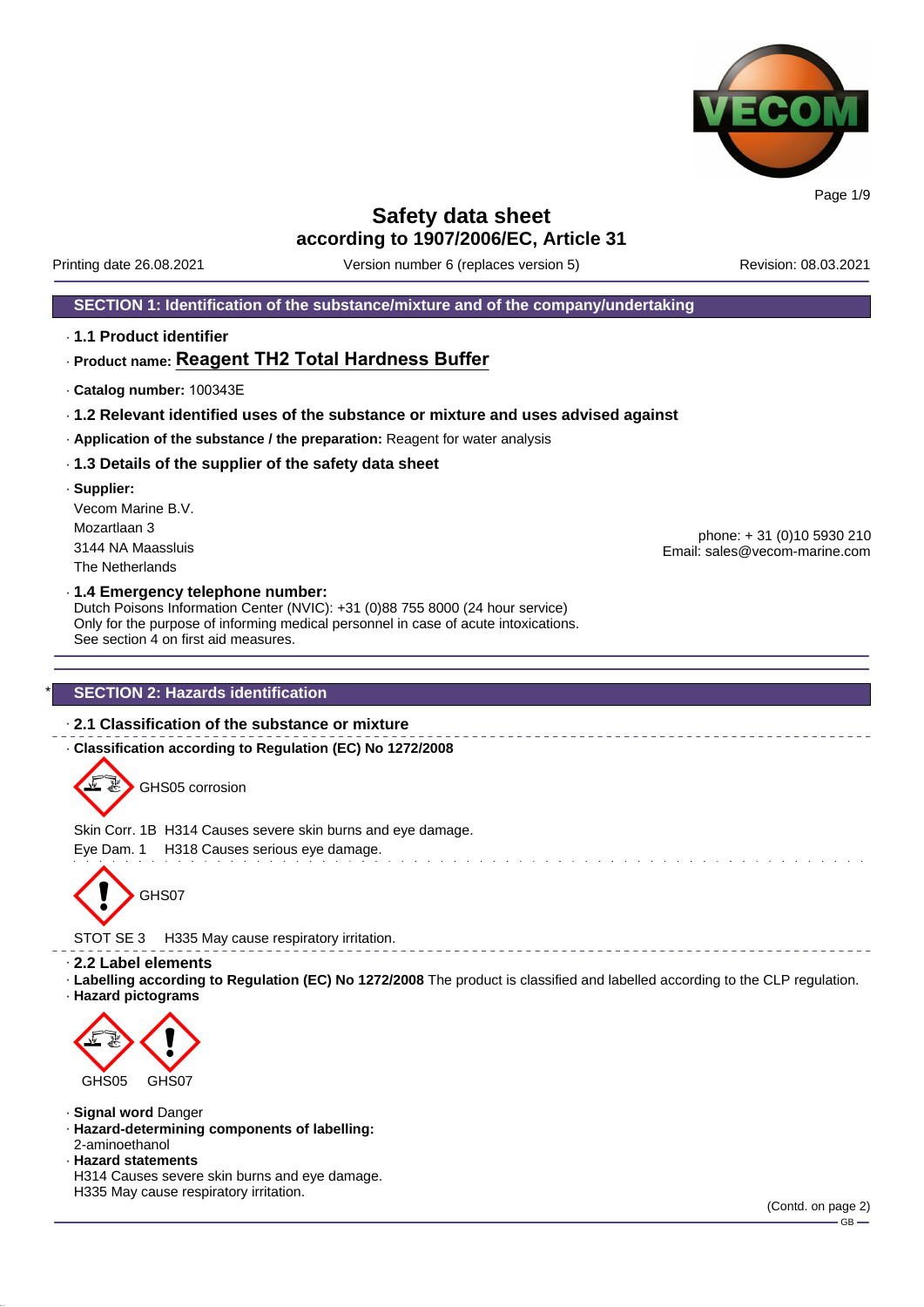Printing date 26.08.2021 Version number 6 (replaces version 5) Revision: 08.03.2021

# **Product name: Reagent TH2 Total Hardness Buffer**

#### · **Precautionary statements**

P260 Do not breathe mist/vapours/spray.

P301+P330+P331 IF SWALLOWED: Rinse mouth. Do NOT induce vomiting.

P303+P361+P353 IF ON SKIN (or hair): Take off immediately all contaminated clothing. Rinse skin with water or shower.

P304+P340 IF INHALED: Remove person to fresh air and keep comfortable for breathing.

P305+P351+P338 IF IN EYES: Rinse cautiously with water for several minutes. Remove contact lenses, if present and easy to do. Continue rinsing.

P310 Immediately call a POISON CENTER/doctor.

#### · **2.3 Other hazards**

Contact with skin and inhalation of aerosols/ vapours of the preparation should be avoided.

CAS 141-43-5: Danger by skin resorption.

Vapours of the product are heavier than air and may accumulate on the ground, in mines, drains or cellars with higher concentration.

#### · **Results of PBT and vPvB assessment**

This mixture does not contain any substances that are assessed to be persistent, bioaccumulative and toxic (PBT) or very persistent and very bioaccumulative (vPvB), according to the criteria given in Annex XIII of Regulation (EC) No. 1907/2006.

· **Determination of endocrine-disrupting properties**

The product does not contain substances with endocrine disrupting properties.

#### **SECTION 3: Composition/information on ingredients**

#### · **3.2 Mixtures**

· **Description:** aqueous solution

| · Dangerous components:                                                                         |                                                                                             |            |
|-------------------------------------------------------------------------------------------------|---------------------------------------------------------------------------------------------|------------|
| $CAS: 141-43-5$                                                                                 | 2-aminoethanol                                                                              | $20 - 30%$ |
| EINECS: 205-483-3                                                                               | Skin Corr. 1B, H314; $\Diamond$ Acute Tox. 4, H302; Acute Tox. 4, H312; Acute Tox. 4, H332; |            |
| Index No: 603-030-00-8 STOT SE 3, H335                                                          |                                                                                             |            |
|                                                                                                 | Specific concentration limit: STOT SE 3; H335: C ≥ 5 %                                      |            |
| CAS: 2002-24-6                                                                                  | 2-hvdroxvethvlammonium chloride                                                             | $5 - 10\%$ |
| EINECS: 217-900-6                                                                               | Skin Irrit. 2, H315; Eye Irrit. 2, H319; STOT SE 3, H335                                    |            |
| <b>Additional information</b> For the wording of the listed hazard phrases refer to section 16. |                                                                                             |            |

· **Additional information** For the wording of the listed hazard phrases refer to section 16.

### **SECTION 4: First aid measures**

#### · **4.1 Description of first aid measures**

· **General information** Instantly remove any clothing soiled by the product.

- · **After inhalation** Supply fresh air or oxygen; call for doctor.
- · **After skin contact**

Wash with polyethylene glycol 400 and then rinse with copious amounts of water. Immediate medical treatment necessary. Failure to treat burns can prevent wounds from healing.

· **After eye contact**

Rinse opened eye for several minutes (at least 15 min) under running water.

- Call a doctor immediately.
- · **After swallowing**

Rinse out mouth and then drink 1-2 glasses of water.

Do not induce vomiting; instantly call for medical help.

· **4.2 Most important symptoms and effects, both acute and delayed:**

burns after inhalation: breathing difficulty coughing

· **Danger** Danger of gastric perforation.

· **4.3 Indication of any immediate medical attention and special treatment needed:**

If swallowed or in case of vomiting, danger of entering the lungs Subsequent observation for pneumonia and pulmonary oedema

> $GB =$ (Contd. on page 3)

(Contd. of page 1)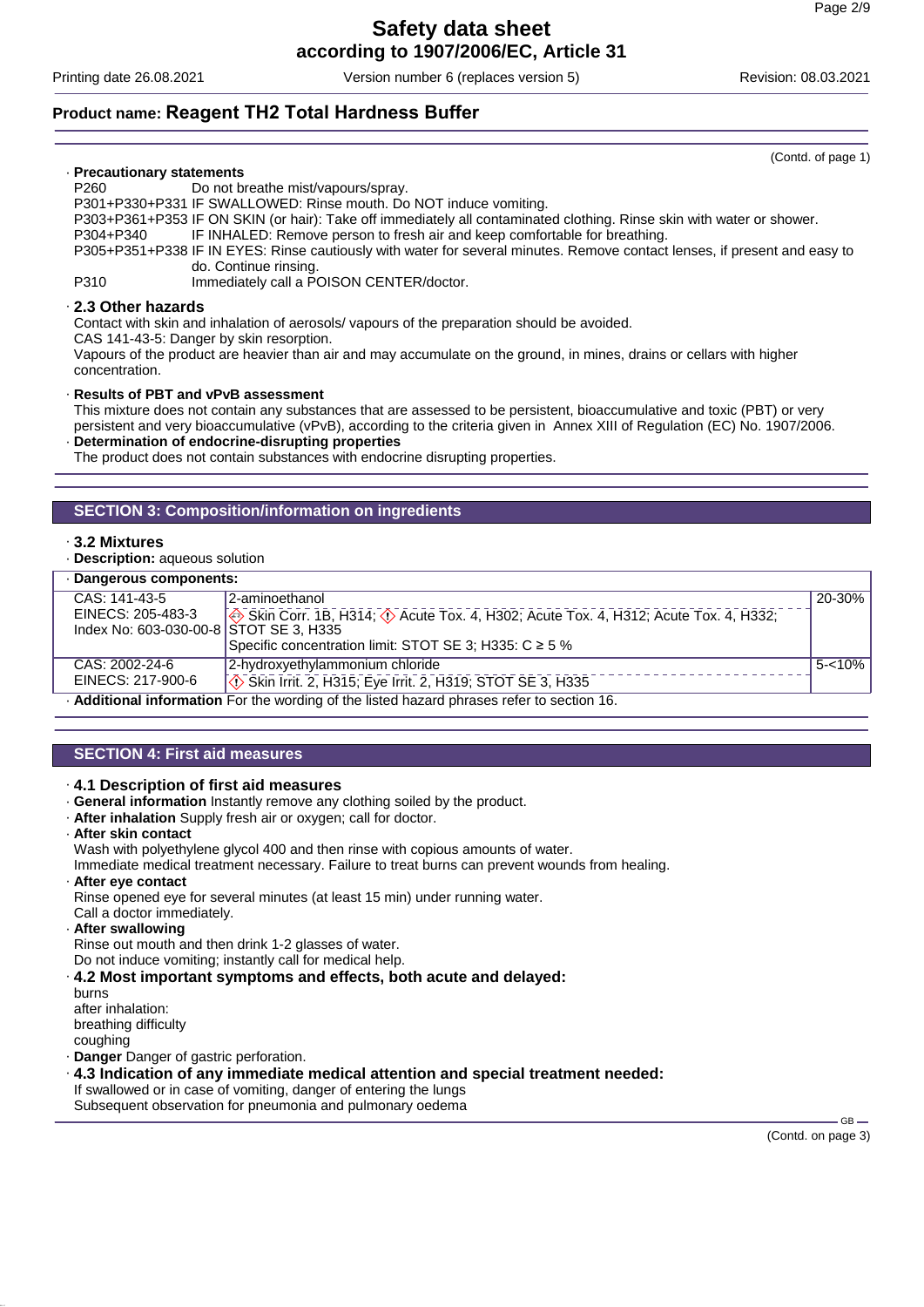Printing date 26.08.2021 Version number 6 (replaces version 5) Revision: 08.03.2021

# **Product name: Reagent TH2 Total Hardness Buffer**

(Contd. of page 2)

- · **5.1 Extinguishing media**
- · **Suitable extinguishing agents** Use fire fighting measures that suit the environment. Water, Carbon dioxide (CO<sub>2</sub>), Foam, Fire-extinguishing powder
- · **For safety reasons unsuitable extinguishing agents**
- For this substance / mixture no limitations of extinguishing agents are given.
- · **5.2 Special hazards arising from the substance or mixture**
- The product is not combustible.

Formation of toxic gases is possible during heating or in case of fire.

- Can be released in case of fire:
- · **5.3 Advice for firefighters**
- · **Protective equipment:**
- Wear self-contained breathing apparatus. Wear full protective suit.
- · **Additional information**

Collect contaminated fire fighting water separately. It must not enter drains. Dispose of fire debris and contaminated fire fighting water in accordance with official regulations. Ambient fire may liberate hazardous vapours.

# **SECTION 6: Accidental release measures**

· **6.1 Personal precautions, protective equipment and emergency procedures**

Wear protective equipment. Keep unprotected persons away. Ensure adequate ventilation

Use breathing protection against the effects of fumes/dust/aerosol.

· **Advice for non-emergency personnel:**

Wear protective equipment. Keep unprotected persons away.

Avoid substance contact.

Ensure adequate ventilation

Use breathing protection against the effects of fumes/dust/aerosol.

- · **Advice for emergency responders:** Protective equipment: see section 8
- · **6.2 Environmental precautions:** Do not allow product to reach sewage system or water bodies.
- · **6.3 Methods and material for containment and cleaning up:**

Ensure adequate ventilation.

Absorb with liquid-binding material (sand, diatomite, universal binders).

Dispose of contaminated material as waste according to item 13.

· **6.4 Reference to other sections** See Section 7 for information on safe handling See Section 8 for information on personal protection equipment. See Section 13 for information on disposal.

### **SECTION 7: Handling and storage**

· **7.1 Precautions for safe handling**

Keep containers tightly sealed. Prevent formation of aerosols.

- Ensure good ventilation/exhaustion at the workplace.
- · **Advice on safe handling:** Prevent formation of aerosols.
- · **Hygiene measures:**

Do not inhale gases / fumes / aerosols.

Do not get in eyes, on skin, or on clothing.

Take off immediately all contaminated clothing.

Wash hands during breaks and at the end of the work.

Do not eat, drink or smoke when using this product.

#### · **7.2 Conditions for safe storage, including any incompatibilities**

- · **Requirements to be met by storerooms and containers:** Store in cool location.
- · **Information about storage in one common storage facility:** Not required.
- · **Further information about storage conditions:**

Store container in a well ventilated position.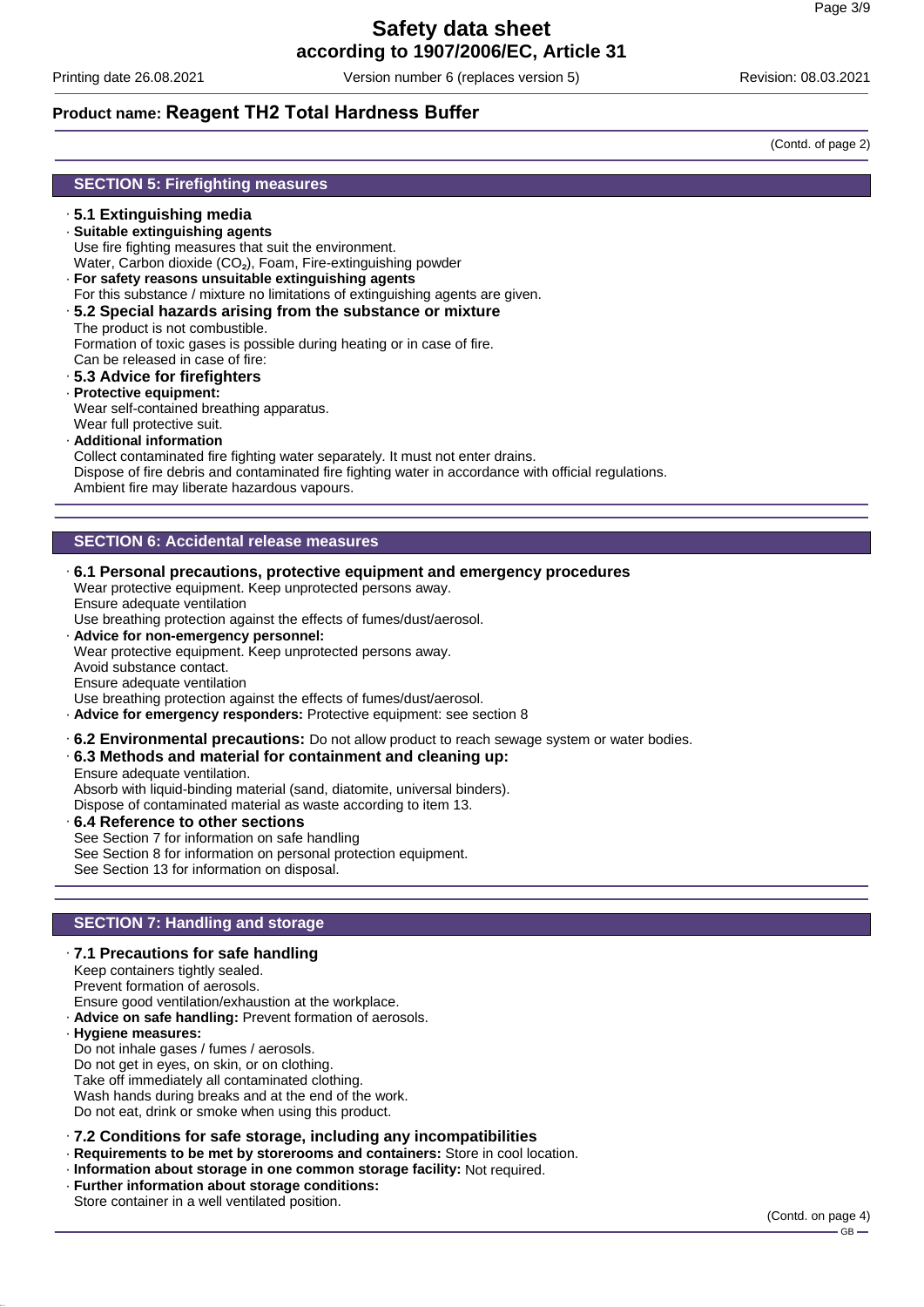Printing date 26.08.2021 Version number 6 (replaces version 5) Revision: 08.03.2021

# **Product name: Reagent TH2 Total Hardness Buffer**

Protect from heat and direct sunlight.

Protect from the effects of light.

Protect from humidity and keep away from water.

· **Recommended storage temperature:** 20°C +/- 5°C

· **7.3 Specific end use(s)** No further relevant information available.

# **SECTION 8: Exposure controls/personal protection**

#### · **8.1 Control parameters**

| . Components with limit values that require monitoring at the workplace:                                                       |                                                                                                                                        |  |
|--------------------------------------------------------------------------------------------------------------------------------|----------------------------------------------------------------------------------------------------------------------------------------|--|
|                                                                                                                                | CAS: 141-43-5 2-aminoethanol                                                                                                           |  |
| <b>WEL (Great Britain)</b>                                                                                                     | Short-term value: 7.6 mg/m <sup>3</sup> , 3 ppm<br>Long-term value: $2.5 \text{ mg/m}^3$ , 1 ppm<br>Sk                                 |  |
|                                                                                                                                | IOELV (European Union) Short-term value: 7.6 mg/m <sup>3</sup> , 3 ppm<br>Long-term value: $2.5 \text{ mg/m}^3$ , 1 ppm<br><b>Skin</b> |  |
| OEL (Sweden)                                                                                                                   | Short-term value: 7.5 mg/m <sup>3</sup> , 3 ppm<br>Long-term value: $2.5 \text{ mg/m}^3$ , 1 ppm<br>н                                  |  |
| · Regulatory information<br>WEL (Great Britain): EH40/2011<br>IOELV (European Union): (EU) 2017/164<br>OEL (Sweden): AFS2015:7 |                                                                                                                                        |  |
| .                                                                                                                              |                                                                                                                                        |  |

#### · **DNELs**

Derived No Effect Level (DNEL)

| CAS: 141-43-5 2-aminoethanol |  |                                                                                |
|------------------------------|--|--------------------------------------------------------------------------------|
| Oral                         |  | DNEL 3.75 mg/kg (Consumer / long-term / systemic effects)                      |
| Dermal                       |  | DNEL 1 mg/kg (Worker / long-term / systemic effects)                           |
|                              |  | 0.24 mg/kg (Consumer / long-term / systemic effects)                           |
|                              |  | Inhalative   DNEL   3.3 mg/m <sup>3</sup> (Worker / long-term / local effects) |
|                              |  | 2 mg/m <sup>3</sup> (Consumer / long-term / systemic effects)                  |
| . .                          |  |                                                                                |

#### · **Recommended monitoring procedures:**

Methods for measurement of the workplace atmosphere have to correspond to the requirements of norms DIN EN 482 and DIN EN 689.

#### · **PNECs**

Predicted No Effect Concentration (PNEC)

# **CAS: 141-43-5 2-aminoethanol** PNEC 100 mg/l (Sewage treatment plant) 0.0085 mg/l (Marine water) 0.025 mg/l (Aquatic intermittent release) 0.085 mg/l (Fresh water) PNEC 0.035 mg/kg (Soil) 0.0425 mg/kg (Marine sediment) 0.425 mg/kg (Fresh water sediment)

· **Additional information:** The lists that were valid during the compilation were used as basis.

#### · **8.2 Exposure controls**

#### · **Engineering measures:**

Technical measures and appropriate working operations should be given priority over the use of personal protective equipment. See item 7.

#### · **Individual protection measures, such as personal protective equipment**

Protective clothing should be selected specifically for the workplace, depending on concentration and quantity of the hazardous substances handled.

· **Eye/face protection** Tightly sealed safety glasses.

(Contd. of page 3)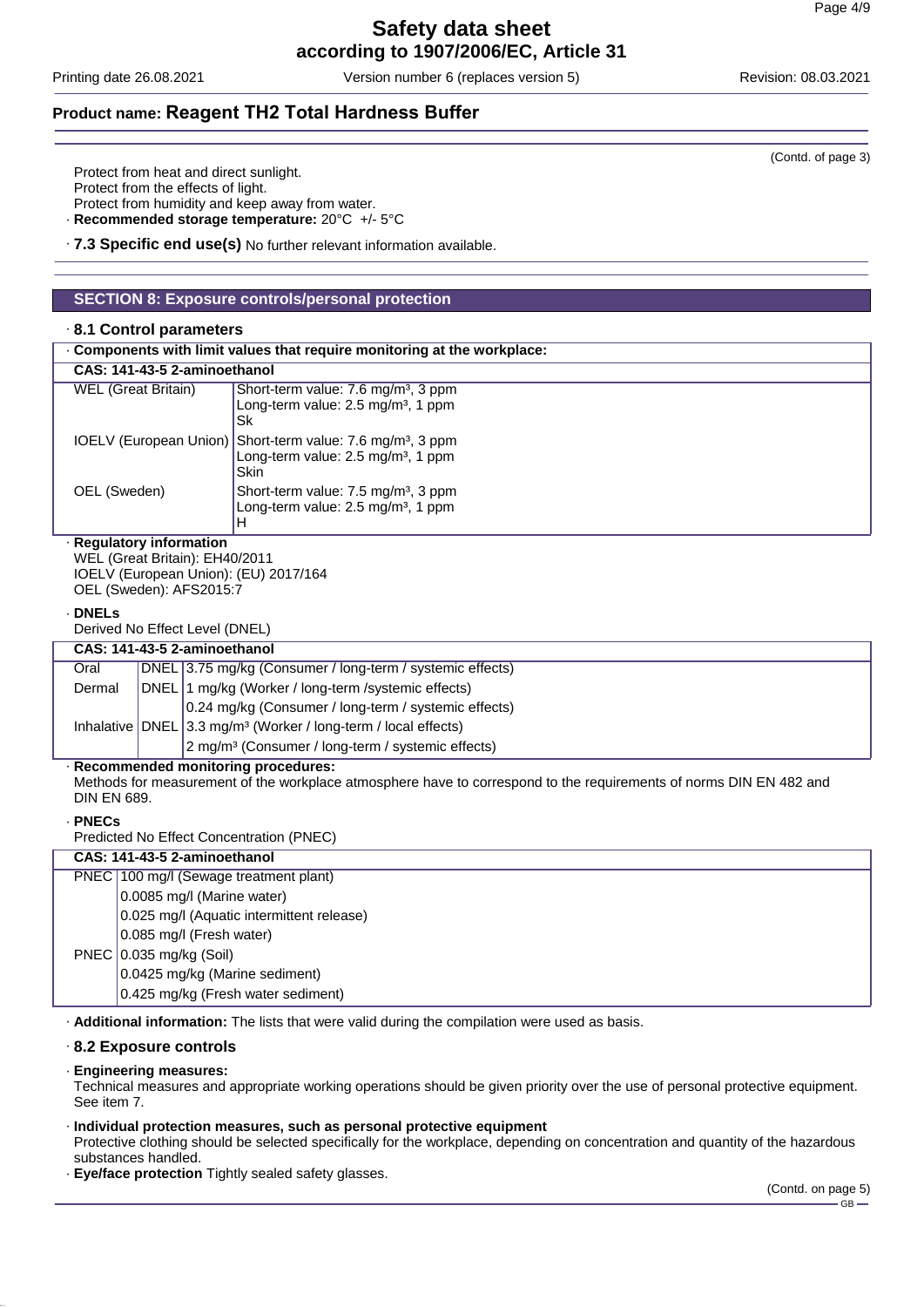Printing date 26.08.2021 Version number 6 (replaces version 5) Revision: 08.03.2021

# **Product name: Reagent TH2 Total Hardness Buffer**

|                                                                                               | (Contd. of page 4)                                                                                                   |  |
|-----------------------------------------------------------------------------------------------|----------------------------------------------------------------------------------------------------------------------|--|
| · Hand protection                                                                             |                                                                                                                      |  |
| Preventive skin protection by use of skin-protecting agents is recommended.                   |                                                                                                                      |  |
| After use of gloves apply skin-cleaning agents and skin cosmetics.                            |                                                                                                                      |  |
| · Material of gloves                                                                          |                                                                                                                      |  |
| nitrile rubber, NBR                                                                           |                                                                                                                      |  |
| Recommended thickness of the material: $\geq 0.11$ mm<br>· Penetration time of glove material |                                                                                                                      |  |
| Value for the permeation: Level = $1$ ( < 10 min)                                             |                                                                                                                      |  |
|                                                                                               | The exact break trough time has to be found out by the manufacturer of the protective gloves and has to be observed. |  |
| · Other skin protection (body protection): Protective work clothing.                          |                                                                                                                      |  |
| · Breathing equipment: Use breathing protection against the effects of fumes/dust/aerosol.    |                                                                                                                      |  |
| · Recommended filter device for short term use: Filter B                                      |                                                                                                                      |  |
|                                                                                               |                                                                                                                      |  |
| - Environmental exposure controls                                                             |                                                                                                                      |  |
| Avoid release to the environment.                                                             |                                                                                                                      |  |
| Do not allow product to reach sewage system or water bodies.                                  |                                                                                                                      |  |
|                                                                                               |                                                                                                                      |  |
|                                                                                               |                                                                                                                      |  |
| <b>SECTION 9: Physical and chemical properties</b>                                            |                                                                                                                      |  |
|                                                                                               |                                                                                                                      |  |
| .9.1 Information on basic physical and chemical properties                                    |                                                                                                                      |  |
| · Physical state                                                                              | Fluid                                                                                                                |  |
| $\cdot$ Form:                                                                                 | Liquid                                                                                                               |  |
| · Colour:                                                                                     | Light brown                                                                                                          |  |
| · Odour:                                                                                      | Ammonia-like                                                                                                         |  |
| ⋅ Odour threshold:                                                                            | Not determined.                                                                                                      |  |
| · Melting point/Freezing point:                                                               | Not applicable.                                                                                                      |  |
|                                                                                               | Not determined.                                                                                                      |  |
| · Boiling point or initial boiling point and boiling range 100°C                              |                                                                                                                      |  |
| · Flammability                                                                                | Not applicable.                                                                                                      |  |
| · Explosive properties:                                                                       | Product is not explosive.                                                                                            |  |
| . Lower and upper explosion limit                                                             |                                                                                                                      |  |
| · Lower:                                                                                      | Not determined.                                                                                                      |  |
| · Upper:                                                                                      | Not determined.                                                                                                      |  |
| · Flash point:                                                                                | Not applicable.                                                                                                      |  |
| · Ignition temperature:                                                                       | 385°C                                                                                                                |  |
|                                                                                               | Not applicable.                                                                                                      |  |
| · Decomposition temperature:                                                                  | Not determined.                                                                                                      |  |
| · pH at 20°C                                                                                  | 10.5                                                                                                                 |  |
| · Kinematic viscosity                                                                         | Not determined.                                                                                                      |  |
| · Solubility                                                                                  |                                                                                                                      |  |
| · Water:                                                                                      | Fully miscible                                                                                                       |  |
| Partition coefficient n-octanol/water (log value)                                             | Not applicable (mixture).                                                                                            |  |
| · Vapour pressure:                                                                            | Not determined.                                                                                                      |  |
| · Density and/or relative density                                                             |                                                                                                                      |  |
| Density at 20°C:                                                                              | 1 $g/cm3$                                                                                                            |  |
| · Relative density:                                                                           | Not determined.                                                                                                      |  |
| · Relative gas density                                                                        | Not determined.                                                                                                      |  |
| · Particle characteristics                                                                    | Not applicable (liquid).                                                                                             |  |
| · 9.2 Other information                                                                       |                                                                                                                      |  |
|                                                                                               |                                                                                                                      |  |
| Information with regard to physical hazard classes                                            |                                                                                                                      |  |
| Corrosive to metals                                                                           | Void                                                                                                                 |  |
| Other safety characteristics                                                                  |                                                                                                                      |  |
| · Oxidising properties:                                                                       | none                                                                                                                 |  |
| · Additional information                                                                      |                                                                                                                      |  |
| · Solids content:                                                                             | $< 10 \%$                                                                                                            |  |
| · Solvent content:                                                                            |                                                                                                                      |  |
| Organic solvents:                                                                             | 20 - 30 %                                                                                                            |  |
| · Water:                                                                                      | $< 70 \%$                                                                                                            |  |
|                                                                                               | $GB -$                                                                                                               |  |

(Contd. on page 6)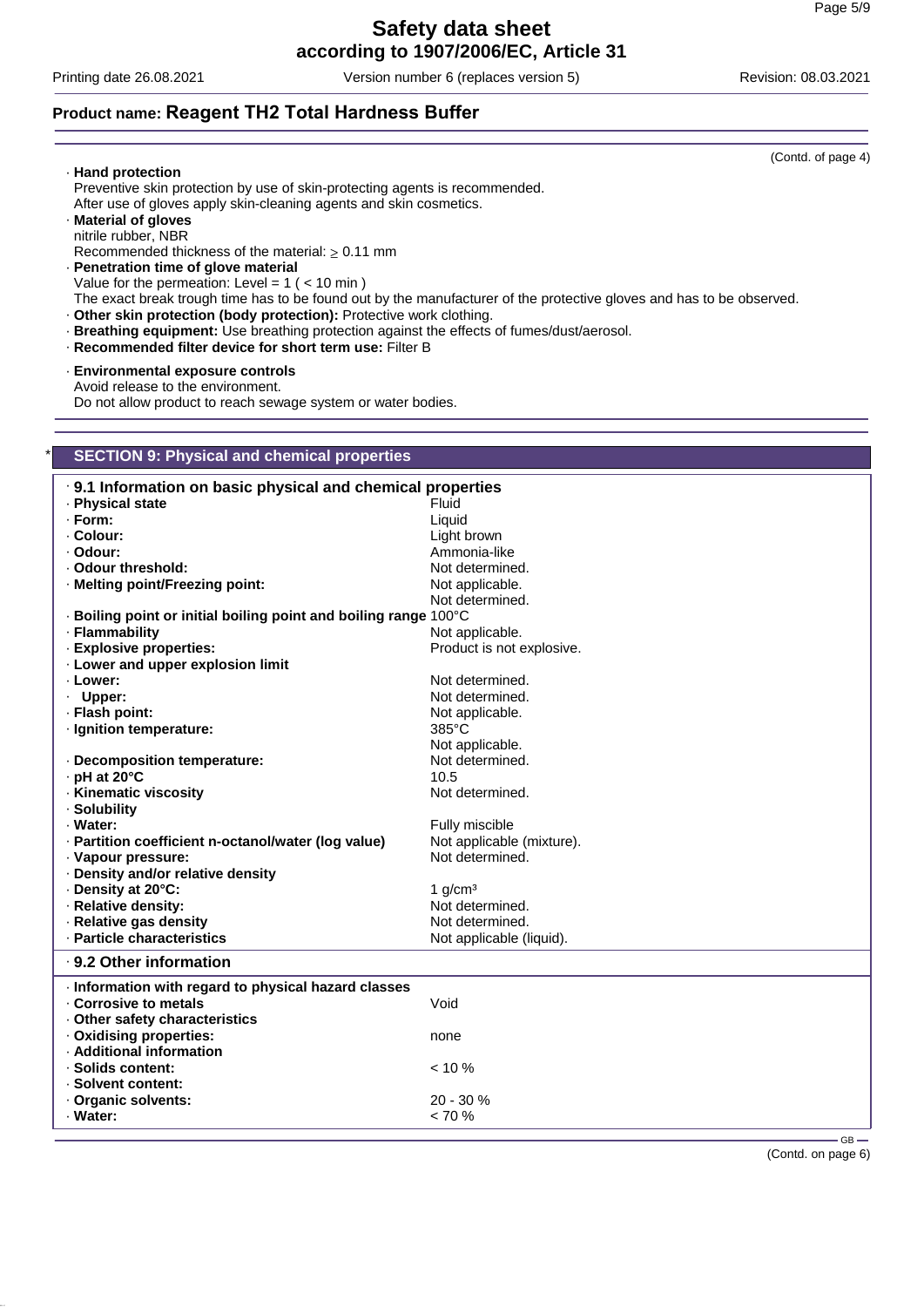Printing date 26.08.2021 Version number 6 (replaces version 5) Revision: 08.03.2021

# **Product name: Reagent TH2 Total Hardness Buffer**

(Contd. of page 5)

#### **SECTION 10: Stability and reactivity**

- · **10.1 Reactivity** Fumes can combine with air to form an explosive mixture.
- · **10.2 Chemical stability** Stable at ambient temperature (room temperature).
- · **10.3 Possibility of hazardous reactions** Reacts with acids, alkalis and oxidizing agents If heated:
- Forms explosive gas mixture with air
- · **10.4 Conditions to avoid** Heating.
- · **10.5 Incompatible materials:** copper rubber
- · **10.6 Hazardous decomposition products:** see section 5

#### **SECTION 11: Toxicological information**

#### · **11.1 Information on hazard classes as defined in Regulation (EC) No 1272/2008**

· **Acute toxicity** Based on available data, the classification criteria are not met.

| . LD/LC50 values that are relevant for classification:                                                                                                      |      |                                                          |
|-------------------------------------------------------------------------------------------------------------------------------------------------------------|------|----------------------------------------------------------|
|                                                                                                                                                             |      | CAS: 141-43-5 2-aminoethanol                             |
| Oral                                                                                                                                                        | LD50 | 1720 mg/kg (rat)<br>(GESTIS)                             |
| Dermal                                                                                                                                                      | LD50 | 1010 mg/kg (rabbit)<br>(GESTIS)                          |
|                                                                                                                                                             |      | Inhalative $ LC50/4h 11$ mg/l/4h (ATE)                   |
| · Skin corrosion/irritation Causes severe skin burns and eye damage.<br>· Serious eye damage/irritation<br>Causes serious eye damage.<br>Risk of blindness! |      |                                                          |
| · Information on components:                                                                                                                                |      |                                                          |
| CAS: 141-43-5 2-aminoethanol                                                                                                                                |      |                                                          |
|                                                                                                                                                             |      | Irritation of skin   OECD 404   (rabbit: burns) (IUCLID) |
|                                                                                                                                                             |      | Irritation of eyes   OECD 405   (rabbit: burns) (IUCLID) |
| . Respiratory or skin sensitisation Based on available data, the classification criteria are not met.                                                       |      |                                                          |
| . Germ cell mutagenicity Based on available data, the classification criteria are not met.                                                                  |      |                                                          |

- · **Carcinogenicity** Based on available data, the classification criteria are not met.
- · **Reproductive toxicity** Based on available data, the classification criteria are not met.

· **Information on components:**

OECD 414: Teratogenicity testing

OECD 473: Mutagenicity testing

OECD 471, 474, 476, 487: Germ cell mutagenicity testing

#### **CAS: 141-43-5 2-aminoethanol**

OECD 471 (negative) (Bacterial Reverse Mutation Test - Ames test)

(Salmonella typhimurium)

OECD 474 (negative)

- · **STOT (specific target organ toxicity) -single exposure** May cause respiratory irritation.
- · **STOT (specific target organ toxicity) -repeated exposure** Based on available data, the classification criteria are not met.
- · **Aspiration hazard** Based on available data, the classification criteria are not met.

#### · **Additional toxicological information:**

Swallowing will lead to a strong caustic effect on mouth and throat and to the danger of perforation of esophagus and stomach.

(Contd. on page 7) GB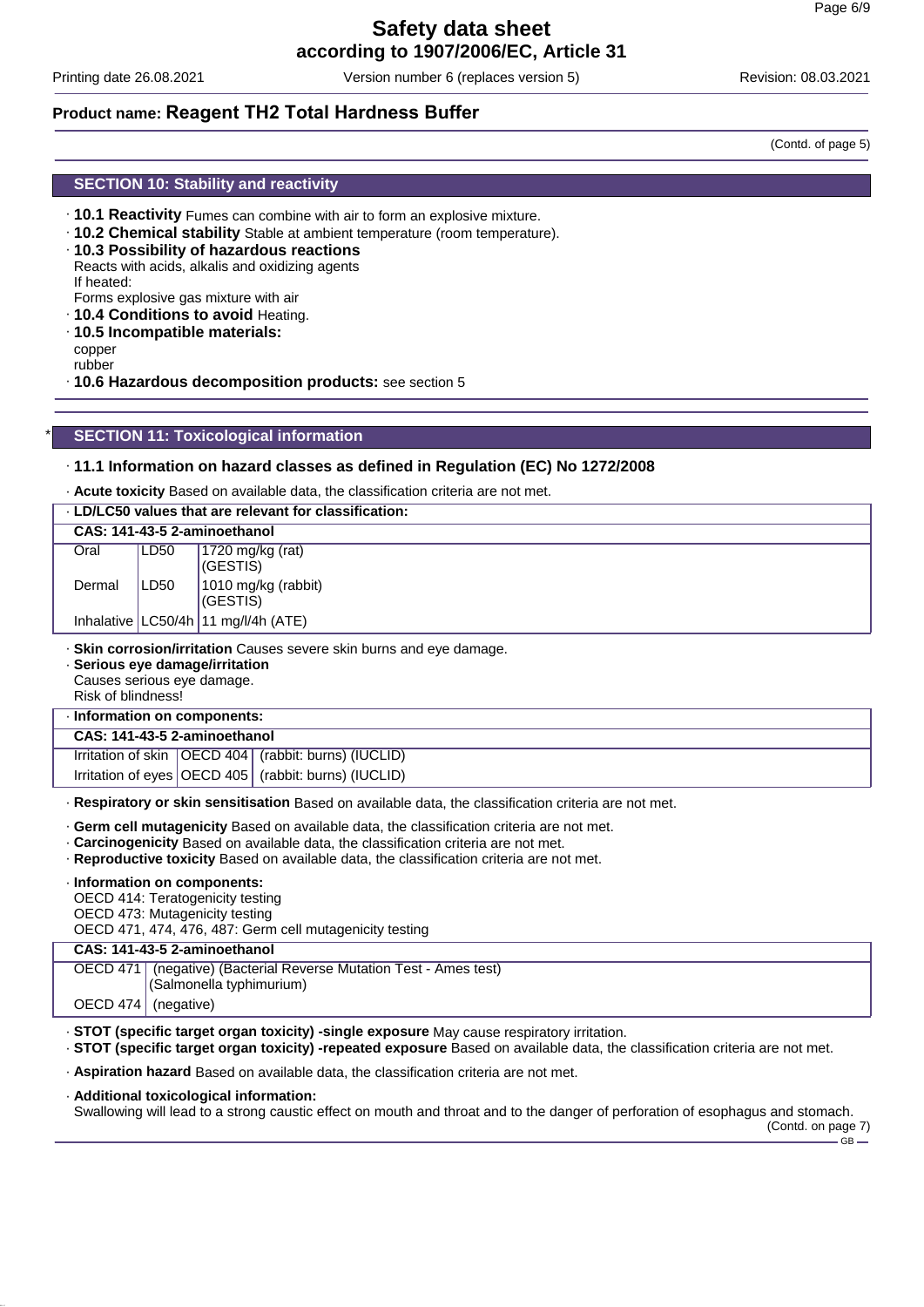Printing date 26.08.2021 Version number 6 (replaces version 5) Revision: 08.03.2021

# **Product name: Reagent TH2 Total Hardness Buffer**

#### · **11.2 Information on other hazards**

· **Endocrine disrupting properties**

None of the ingredients is listed.

# **SECTION 12: Ecological information**

#### · **12.1 Toxicity**

· **Aquatic toxicity:**

| CAS: 141-43-5 2-aminoethanol        |
|-------------------------------------|
| $FCE0$ $SE$ mall/48b (Daphnia magna |

| $ $ (IUCLID)                               |
|--------------------------------------------|
| IC50 22 mg/l/72h (Desmodesmus subspicatus) |
| (IUCLID)                                   |
| EC50   65 mg/l/48h (Daphnia magna)         |

#### · **12.2 Persistence and degradability**

**CAS: 141-43-5 2-aminoethanol**

OECD 301 F 90-100 % / 28 d (readily biodegradable) (Manometric Respirometry)

#### · **12.3 Bioaccumulative potential**

Pow = n-octanol/wasser partition coefficient

log Pow < 1 = Does not accumulate in organisms.

| CAS: 141-43-5 2-aminoethanol |                                     |  |
|------------------------------|-------------------------------------|--|
|                              | log Pow -1.91 (.) (OECD 107 / 25°C) |  |

# **CAS: 2002-24-6 2-hydroxyethylammonium chloride**

log Pow -4.8 (calculation)

(Merck)

· **12.4 Mobility in soil** No further relevant information available.

· **12.5 Results of PBT and vPvB assessment**

This mixture does not contain any substances that are assessed to be persistent, bioaccumulative and toxic (PBT) or very persistent and very bioaccumulative (vPvB), according to the criteria given in Annex XIII of Regulation (EC) No. 1907/2006.

- · **12.6 Endocrine disrupting properties** The product does not contain substances with endocrine disrupting properties.
- · **12.7 Other adverse effects** Avoid transfer into the environment.
- · **Water hazard:**

Do not allow undiluted product or large quantities of it to reach ground water, water bodies or sewage system.

Must not reach sewage water or drainage ditch undiluted or unneutralised.

### **SECTION 13: Disposal considerations**

#### · **13.1 Waste treatment methods**

· **Recommendation**

Must not be disposed of together with household garbage. Do not allow product to reach sewage system.

- Hand over to disposers of hazardous waste.
- · **European waste catalogue**

16 05 06\* laboratory chemicals, consisting of or containing hazardous substances, including mixtures of laboratory chemicals

- · **Uncleaned packagings:**
- · **Recommendation:** Disposal must be made according to official regulations.
- · **Recommended cleaning agent:** Water, if necessary with cleaning agent.

# **SECTION 14: Transport information**

# · **14.1 UN number or ID number**

· **ADR, IMDG, IATA** UN2491

(Contd. on page 8)



(Contd. of page 6)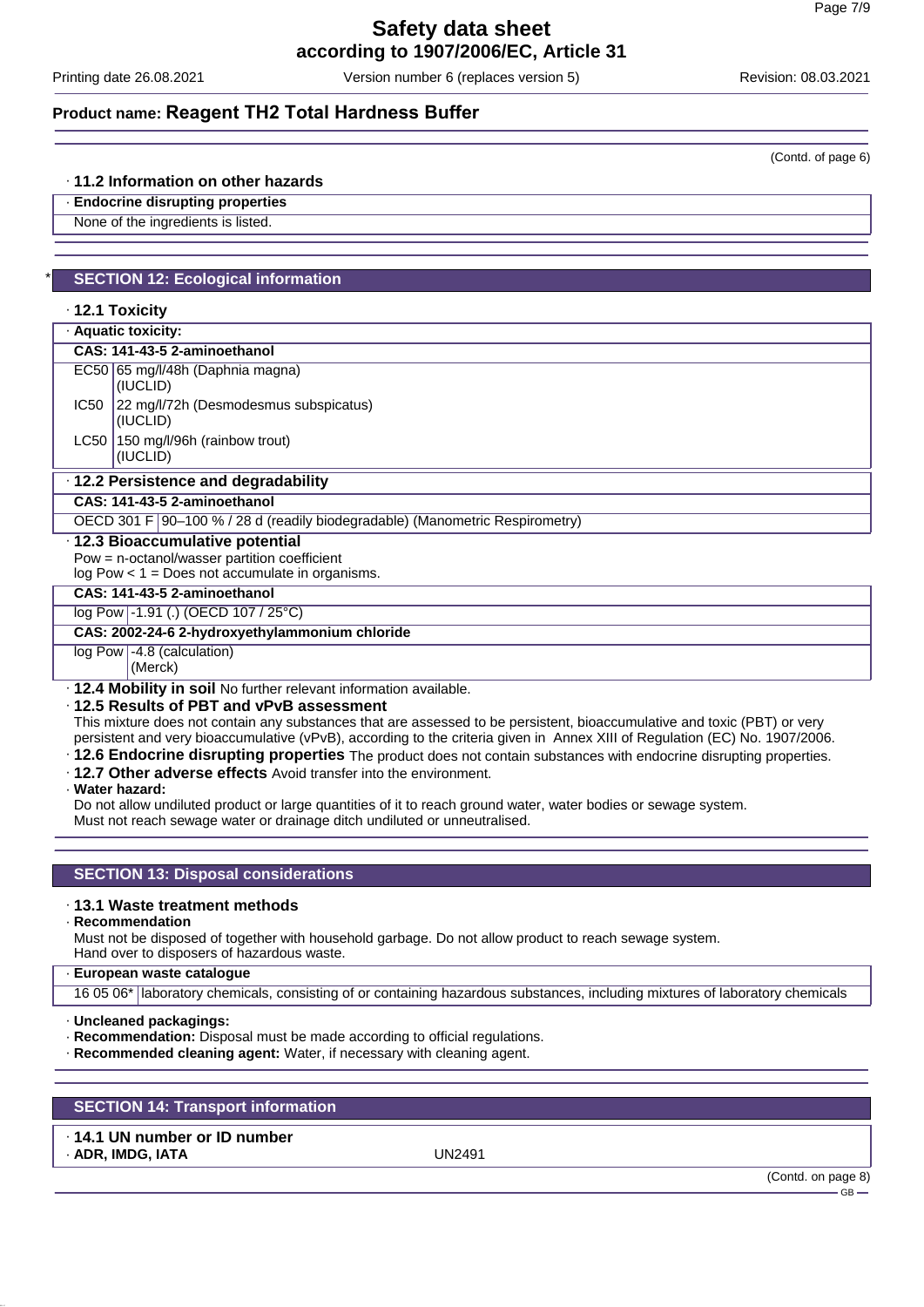Printing date 26.08.2021 Version number 6 (replaces version 5) Revision: 08.03.2021

# **Product name: Reagent TH2 Total Hardness Buffer**

|                                                                                                                      | (Contd. of page 7)                                                                                                           |
|----------------------------------------------------------------------------------------------------------------------|------------------------------------------------------------------------------------------------------------------------------|
| · 14.2 UN proper shipping name<br>$·$ ADR<br>· IMDG, IATA                                                            | 2491 ETHANOLAMINE SOLUTION<br>ETHANOLAMINE SOLUTION                                                                          |
| · 14.3 Transport hazard class(es)                                                                                    |                                                                                                                              |
| $·$ ADR                                                                                                              |                                                                                                                              |
| · Class<br>· Label                                                                                                   | 8 (C7) Corrosive substances.<br>8                                                                                            |
| · IMDG, IATA                                                                                                         |                                                                                                                              |
| . Class                                                                                                              | 8 Corrosive substances.                                                                                                      |
| · Label                                                                                                              | 8                                                                                                                            |
| ⋅14.4 Packing group<br>· ADR, IMDG, IATA                                                                             | Ш                                                                                                                            |
| · 14.5 Environmental hazards:<br>· Marine pollutant:                                                                 | <b>No</b>                                                                                                                    |
| · 14.6 Special precautions for user<br>· Kemler Number:<br>· EMS Number:<br>· Stowage Category<br>· Segregation Code | Warning: Corrosive substances.<br>80<br>$F-A, S-B$<br>Α<br>SG35 Stow "separated from" SGG1-acids                             |
| · 14.7 Maritime transport in bulk according to IMO<br><b>instruments</b>                                             | Not applicable.                                                                                                              |
| · Transport/Additional information:                                                                                  |                                                                                                                              |
| $·$ ADR<br>· Excepted quantities (EQ):<br>· Limited quantities (LQ)<br>· Excepted quantities (EQ)                    | E1<br>5L<br>Code: E1<br>Maximum net quantity per inner packaging: 30 ml<br>Maximum net quantity per outer packaging: 1000 ml |
| · Transport category<br>· Tunnel restriction code                                                                    | 3<br>E                                                                                                                       |
| · IMDG<br>· Limited quantities (LQ)<br>· Excepted quantities (EQ)                                                    | 5L<br>Code: E1<br>Maximum net quantity per inner packaging: 30 ml<br>Maximum net quantity per outer packaging: 1000 ml       |

# **SECTION 15: Regulatory information**

· **15.1 Safety, health and environmental regulations/legislation specific for the substance or mixture**

· **Regulation (EU) No 649/2012 concerning the export and import of hazardous chemicals (PIC)**

None of the ingredients is listed.

· **Regulation (EC) No 1005/2009 on substances that deplete the ozone layer:**

None of the ingredients is listed.

(Contd. on page 9)

 $-\bar{6}B$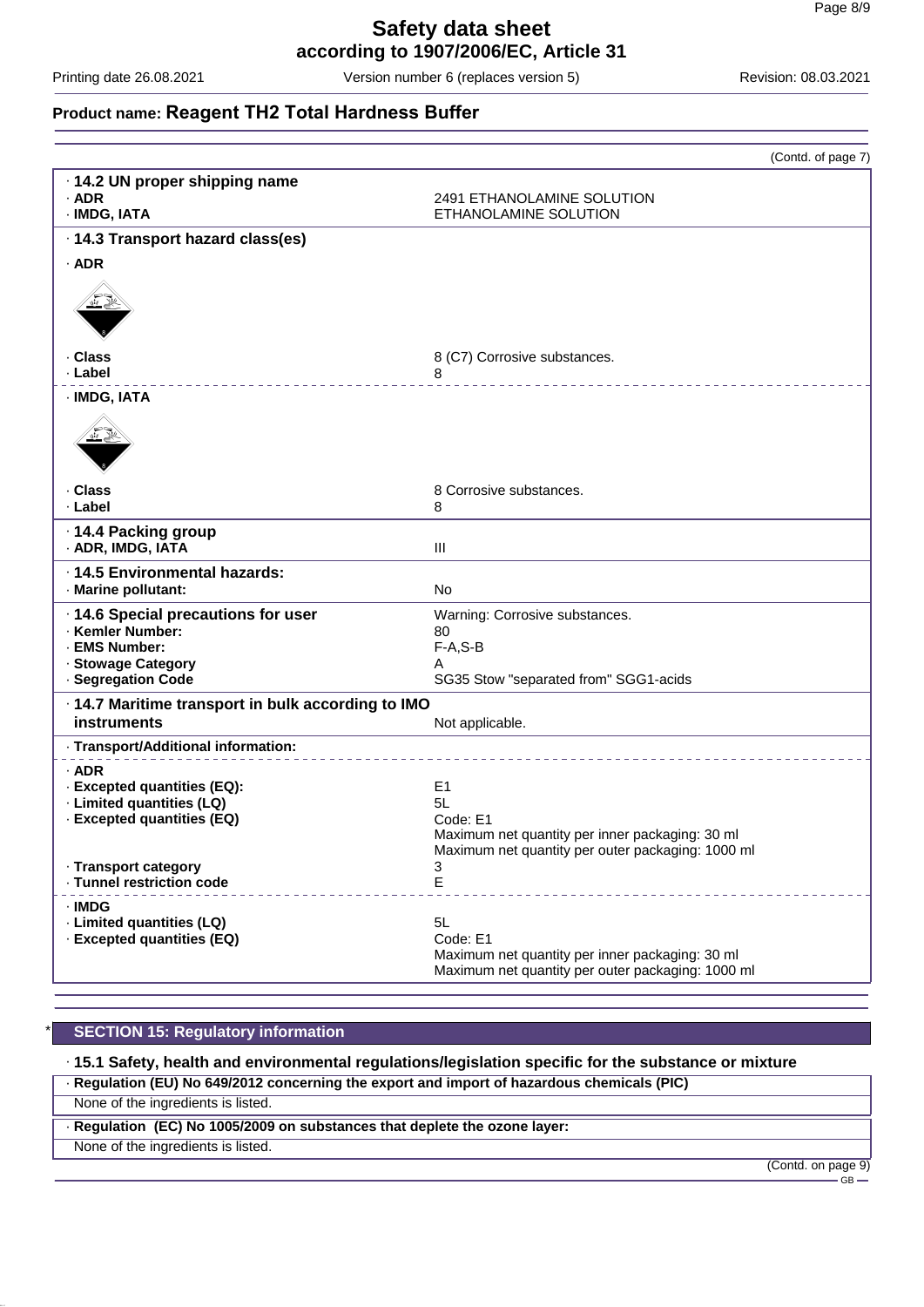Printing date 26.08.2021 Version number 6 (replaces version 5) Revision: 08.03.2021

(Contd. of page 8)

# **Product name: Reagent TH2 Total Hardness Buffer**

· **REGULATION (EU) 2019/1021 on persistent organic pollutants (POP)**

None of the ingredients is listed.

· **Directive 2012/18/EU (SEVESO III):**

· **Named dangerous substances - ANNEX I** None of the ingredients is listed.

· **LIST OF SUBSTANCES SUBJECT TO AUTHORISATION (ANNEX XIV)**

· **Substances of very high concern (SVHC) according to REACH, Article 57**

- This product does not contain any substances of very high concern above the legal concentration limit of ≥ 0.1% (w / w).
- · **REGULATION (EC) No 1907/2006 ANNEX XVII** Conditions of restriction: 3

· **Information about limitation of use:**

Employment restrictions concerning pregnant and lactating women must be observed (92/85/EEC). Employment restrictions concerning young persons must be observed (94/33/EC).

· **15.2 Chemical safety assessment:** A Chemical Safety Assessment has not been carried out.

#### **SECTION 16: Other information**

These data are based on our present knowledge. However, they shall not constitute a guarantee for any specific product features and shall not establish a legally valid contractual relationship.

· **Training hints** Provide adequate information, instruction and training for operators.

#### · **Relevant phrases**

H302 Harmful if swallowed.

H312 Harmful in contact with skin.

- H314 Causes severe skin burns and eye damage.
- H315 Causes skin irritation.
- H319 Causes serious eye irritation.
- H332 Harmful if inhaled.

H335 May cause respiratory irritation.

#### · **Abbreviations and acronyms:**

EC50: effective concentration, 50 percent (in vivo) OECD: Organisation for Economic Co-operation and Development

- STOT: specific target organ toxicity
- SE: single exposure

RE: repeated exposure EC50: half maximal effective concentration

IC50: hallf maximal inhibitory concentration

NOEL or NOEC: No Observed Effect Level or Concentration

ADR: Accord relatif au transport international des marchandises dangereuses par route (European Agreement Concerning the International Carriage of Dangerous Goods by Road)

RID: Règlement international concernant le transport des marchandises dangereuses par chemin de fer (Regulations Concerning the International Transport of Dangerous Goods by Rail)

IMDG: International Maritime Code for Dangerous Goods

IATA: International Air Transport Association

GHS: Globally Harmonised System of Classification and Labelling of Chemicals

- EINECS: European Inventory of Existing Commercial Chemical Substances ELINCS: European List of Notified Chemical Substances
- CAS: Chemical Abstracts Service (division of the American Chemical Society)
- DNEL: Derived No-Effect Level (REACH)

PNEC: Predicted No-Effect Concentration (REACH)

- LC50: Lethal concentration, 50 percent
- LD50: Lethal dose, 50 percent
- PBT: Persistent, Bioaccumulative and Toxic
- SVHC: Substances of Very High Concern vPvB: very Persistent and very Bioaccumulative
- 
- Acute Tox. 4: Acute toxicity Category 4 Skin Corr. 1B: Skin corrosion/irritation Category 1B

Skin Irrit. 2: Skin corrosion/irritation - Category 2

Eye Dam. 1: Serious eye damage/eye irritation – Category 1

Eye Irrit. 2: Serious eye damage/eye irritation – Category 2 STOT SE 3: Specific target organ toxicity (single exposure) – Category 3

· **Sources** Data arise from safety data sheets, reference works and literature.

#### · **\* Data compared to the previous version altered.**

None of the ingredients is listed.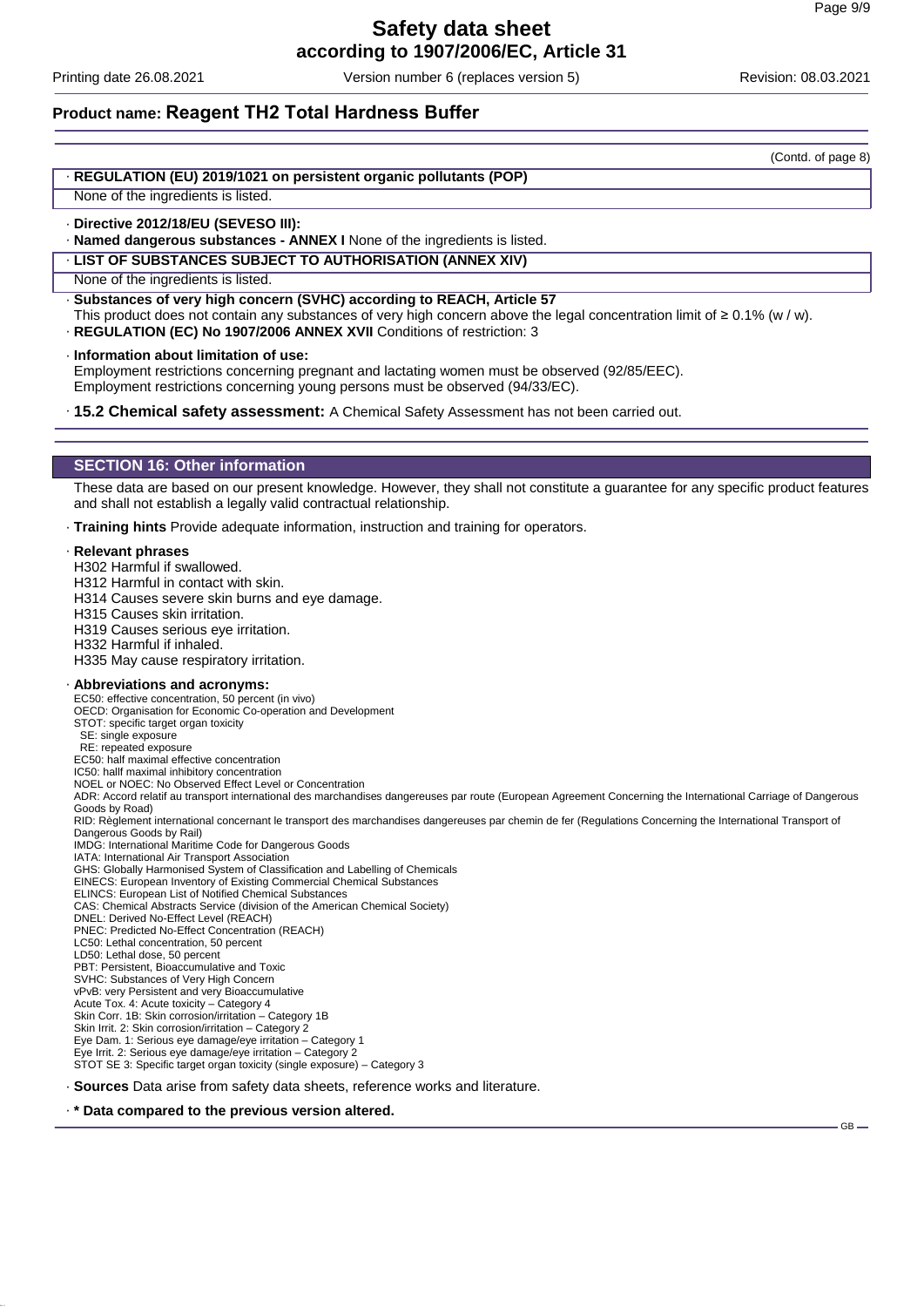

**Safety data sheet**

**according to 1907/2006/EC, Article 31**

Printing date 26.08.2021 Version number 6 (replaces version 5) Revision: 09.02.2021

#### **SECTION 1: Identification of the substance/mixture and of the company/undertaking**

· **1.1 Product identifier**

# · **Product name: Reagent TH3 Hardness LR Titrant**

- · **Catalog number:** 100324
- · **1.2 Relevant identified uses of the substance or mixture and uses advised against**
- · **Application of the substance / the preparation:** Reagent for water analysis
- · **1.3 Details of the supplier of the safety data sheet**
- · **Supplier:**

Vecom Marine B.V.<br>Mozartlaan 3 The Netherlands

Mozartlaan 3 phone: + 31 (0)10 5930 210 Email: sales@vecom-marine.com

#### · **1.4 Emergency telephone number:**

Dutch Poisons Information Center (NVIC): +31 (0)88 755 8000 (24 hour service) Only for the purpose of informing medical personnel in case of acute intoxications. See section 4 on first aid measures.

#### **SECTION 2: Hazards identification**

#### · **2.1 Classification of the substance or mixture**

· **Classification according to Regulation (EC) No 1272/2008** The product is not classified as hazardous according to the CLP regulation.

- · **2.2 Label elements**
- · **Labelling according to Regulation (EC) No 1272/2008** Void
- · **Hazard pictograms** Void
- · **Signal word** Void
- · **Hazard statements** Void

· **2.3 Other hazards** No further relevant information available.

#### · **Results of PBT and vPvB assessment**

This mixture does not contain any substances that are assessed to be persistent, bioaccumulative and toxic (PBT) or very persistent and very bioaccumulative (vPvB), according to the criteria given in Annex XIII of Regulation (EC) No. 1907/2006. · **Determination of endocrine-disrupting properties**

The product does not contain substances with endocrine disrupting properties.

#### **SECTION 3: Composition/information on ingredients**

#### · **3.2 Mixtures**

- · **Description:** aqueous solution
- · **Dangerous components:** Void

#### **SECTION 4: First aid measures**

#### · **4.1 Description of first aid measures**

- · **General information** Instantly remove any clothing soiled by the product.
- · **After inhalation** Supply fresh air.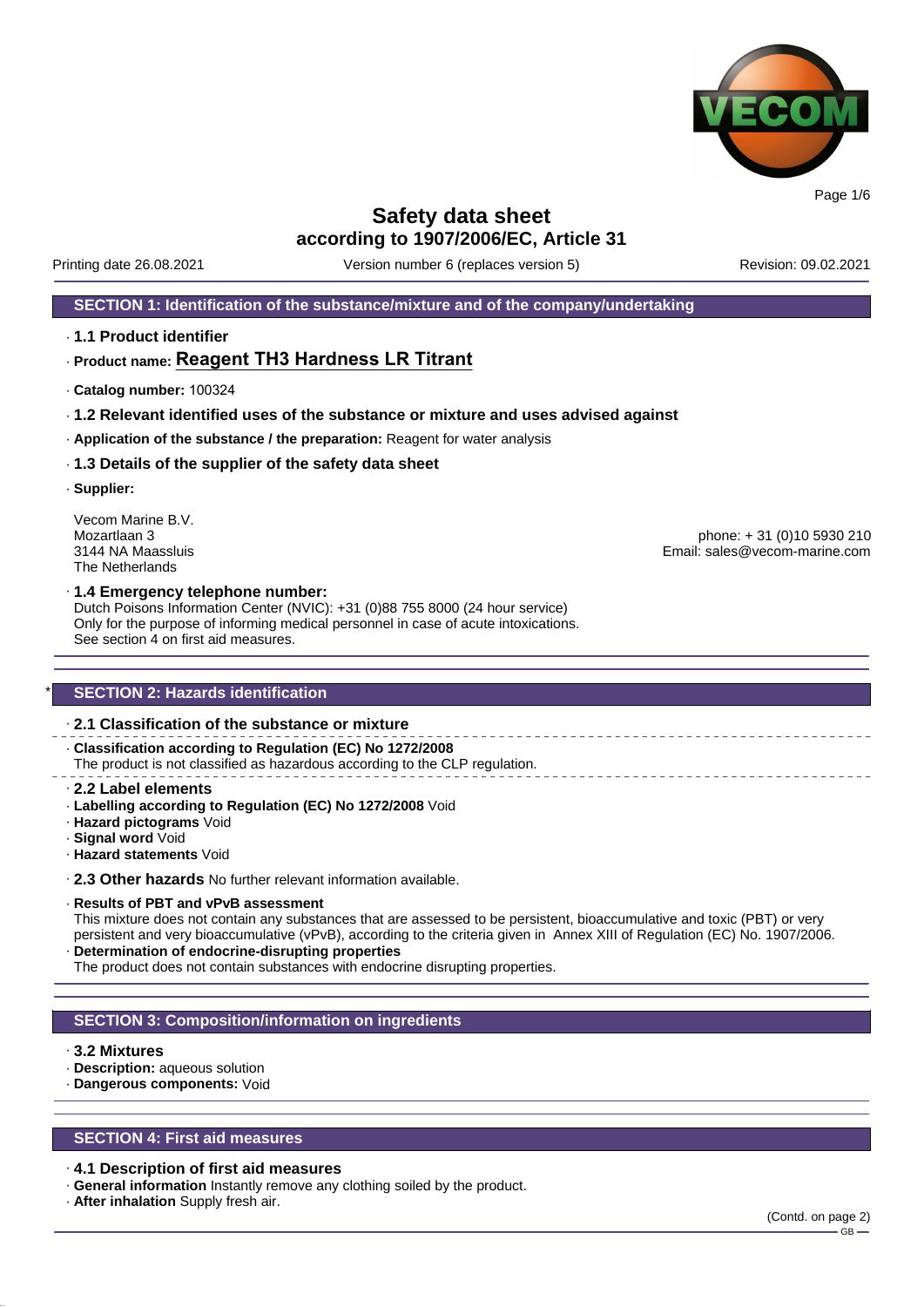# **Safety data sheet**

**according to 1907/2006/EC, Article 31**

Printing date 26.08.2021 Version number 6 (replaces version 5) Revision: 09.02.2021

# **Product name: Reagent TH3 Hardness LR Titrant**

- · **After skin contact** Instantly wash with water and soap and rinse thoroughly. · **After eye contact**
- Rinse opened eye for several minutes under running water (at least 15 min). If symptoms persist, consult doctor.
- · **After swallowing** Rinse out mouth and then drink 1-2 glasses of water. In case of persistent symptoms consult doctor.
- · **4.2 Most important symptoms and effects, both acute and delayed:** No further relevant information available.
- · **4.3 Indication of any immediate medical attention and special treatment needed:**
- No further relevant information available.

### **SECTION 5: Firefighting measures**

- · **5.1 Extinguishing media**
- · **Suitable extinguishing agents** Use fire fighting measures that suit the environment.
- · **5.2 Special hazards arising from the substance or mixture** The product is not combustible.

Formation of toxic gases is possible during heating or in case of fire.

- · **5.3 Advice for firefighters**
- · **Protective equipment:**
- Wear self-contained breathing apparatus.
- Wear full protective suit.
- · **Additional information**

Collect contaminated fire fighting water separately. It must not enter drains.

Dispose of fire debris and contaminated fire fighting water in accordance with official regulations. Ambient fire may liberate hazardous vapours.

#### **SECTION 6: Accidental release measures**

- · **6.1 Personal precautions, protective equipment and emergency procedures**
- · **Advice for non-emergency personnel:** Wear protective equipment. Keep unprotected persons away.
- · **Advice for emergency responders:** Protective equipment: see section 8
- · **6.2 Environmental precautions:**

Do not allow product to reach sewage system or water bodies. Dilute with much water.

· **6.3 Methods and material for containment and cleaning up:** Ensure adequate ventilation.

Absorb with liquid-binding material (sand, diatomite, universal binders). Dispose of contaminated material as waste according to item 13.

# · **6.4 Reference to other sections**

See Section 8 for information on personal protection equipment. See Section 13 for information on disposal.

### **SECTION 7: Handling and storage**

· **7.1 Precautions for safe handling**

· **Advice on safe handling:** No special precautions necessary if used correctly.

· **Hygiene measures:**

The usual precautionary measures should be adhered to general rules for handling chemicals. Do not eat, drink or smoke when using this product. Wash hands during breaks and at the end of the work.

- · **7.2 Conditions for safe storage, including any incompatibilities**
- · **Requirements to be met by storerooms and containers:** Store in cool location.
- · **Information about storage in one common storage facility:** Not required.
- · **Further information about storage conditions:**

Protect from heat and direct sunlight. Protect from the effects of light.

Protect from humidity and keep away from water.

· **Recommended storage temperature:** 20°C +/- 5°C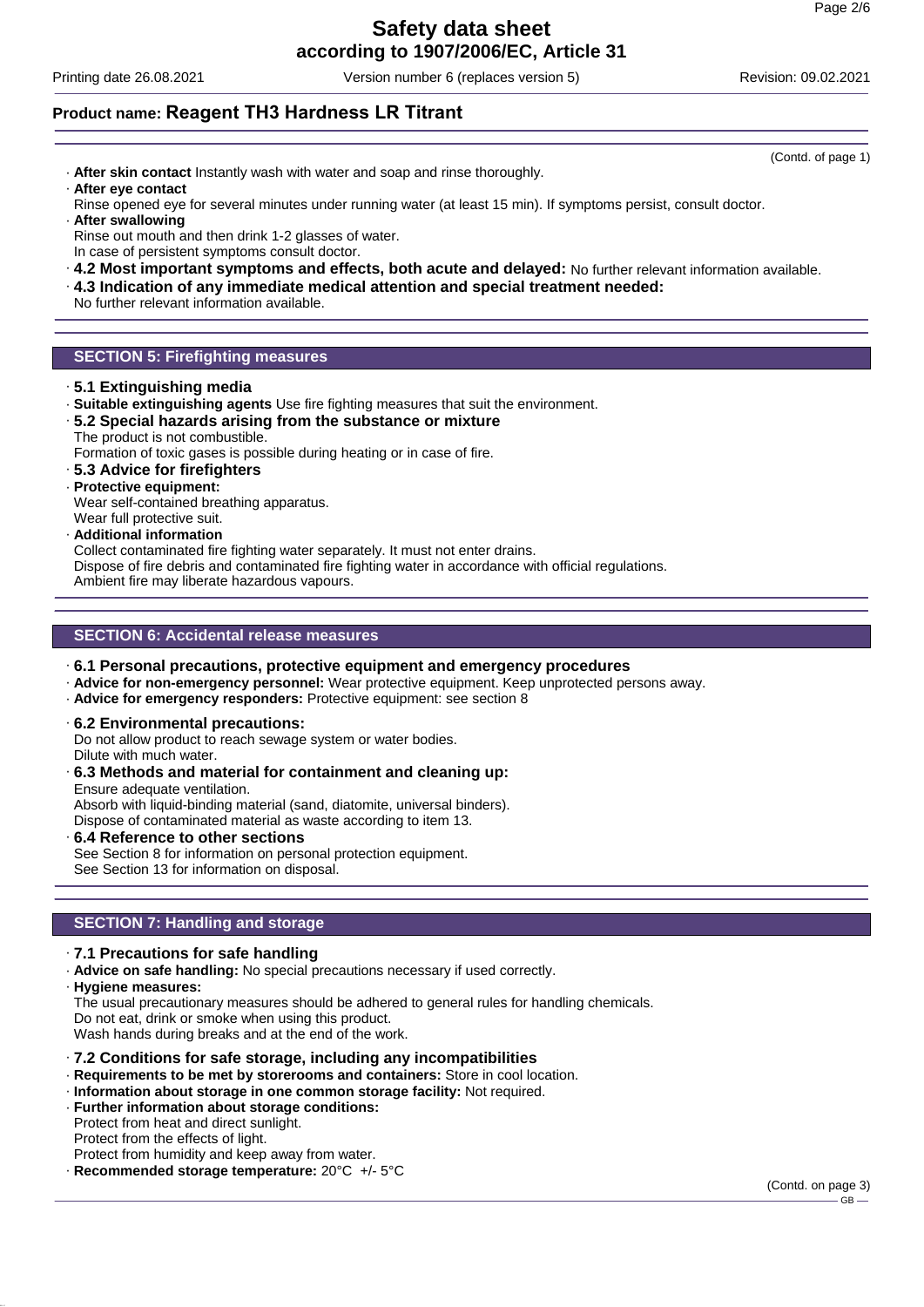Printing date 26.08.2021 Version number 6 (replaces version 5) Revision: 09.02.2021

# **Product name: Reagent TH3 Hardness LR Titrant**

(Contd. of page 2)

· **7.3 Specific end use(s)** No further relevant information available.

#### **SECTION 8: Exposure controls/personal protection**

#### · **8.1 Control parameters**

· **Components with limit values that require monitoring at the workplace:**

The product does not contain any relevant quantities of materials with critical values that have to be monitored at the workplace.

· **Additional information:** The lists that were valid during the compilation were used as basis.

#### · **8.2 Exposure controls**

· **Engineering measures:**

Technical measures and appropriate working operations should be given priority over the use of personal protective equipment. See item 7.

#### · **Individual protection measures, such as personal protective equipment**

Protective clothing should be selected specifically for the workplace, depending on concentration and quantity of the hazardous substances handled.

· **Eye/face protection** Safety glasses

use against the effects of fumes / dust

# · **Hand protection**

Preventive skin protection by use of skin-protecting agents is recommended. After use of gloves apply skin-cleaning agents and skin cosmetics.

· **Material of gloves** nitrile rubber, NBR

Recommended thickness of the material:  $\geq 0.11$  mm

· **Penetration time of glove material**

Value for the permeation: Level =  $1$  ( <  $10$  min )

- The exact break trough time has to be found out by the manufacturer of the protective gloves and has to be observed.
- · **Other skin protection (body protection):** Protective work clothing.
- · **Breathing equipment:** Not required.
- · **Recommended filter device for short term use:** Filter B
- · **Environmental exposure controls** No special measures required.

#### **SECTION 9: Physical and chemical properties**

| . 9.1 Information on basic physical and chemical properties                             |                                 |  |
|-----------------------------------------------------------------------------------------|---------------------------------|--|
| · Physical state                                                                        | Fluid                           |  |
| $\cdot$ Form:                                                                           | Solution                        |  |
| ⋅ Colour:                                                                               | Colourless                      |  |
| · Odour:                                                                                | <b>Odourless</b>                |  |
| . Odour threshold:                                                                      | Not applicable.                 |  |
| · Melting point/Freezing point:                                                         | $0^{\circ}$ C                   |  |
| ⋅ Boiling point or initial boiling point and boiling range 100°C (CAS: 7732-18-5 water) |                                 |  |
| · Flammability                                                                          | The product is not combustible. |  |
| · Explosive properties:                                                                 | Product is not explosive.       |  |
| · Lower and upper explosion limit                                                       |                                 |  |
| · Lower:                                                                                | Not applicable.                 |  |
| $\cdot$ Upper:                                                                          | Not applicable.                 |  |
| · Flash point:                                                                          | Not applicable.                 |  |
| · Ignition temperature:                                                                 | Not applicable.                 |  |
| Decomposition temperature:                                                              | Not determined.                 |  |
| $\cdot$ pH at 20 $\degree$ C                                                            | 4.5                             |  |
| · Kinematic viscosity                                                                   | Not determined.                 |  |
| · Solubility                                                                            |                                 |  |
| · Water:                                                                                | Fully miscible                  |  |
| · Partition coefficient n-octanol/water (log value)                                     | Not applicable (mixture).       |  |
| Vapour pressure at 20°C:                                                                | 23 hPa (CAS: 7732-18-5 water)   |  |
| Density and/or relative density                                                         |                                 |  |
| ⋅ Density at 20°C:                                                                      | 1 $q/cm3$                       |  |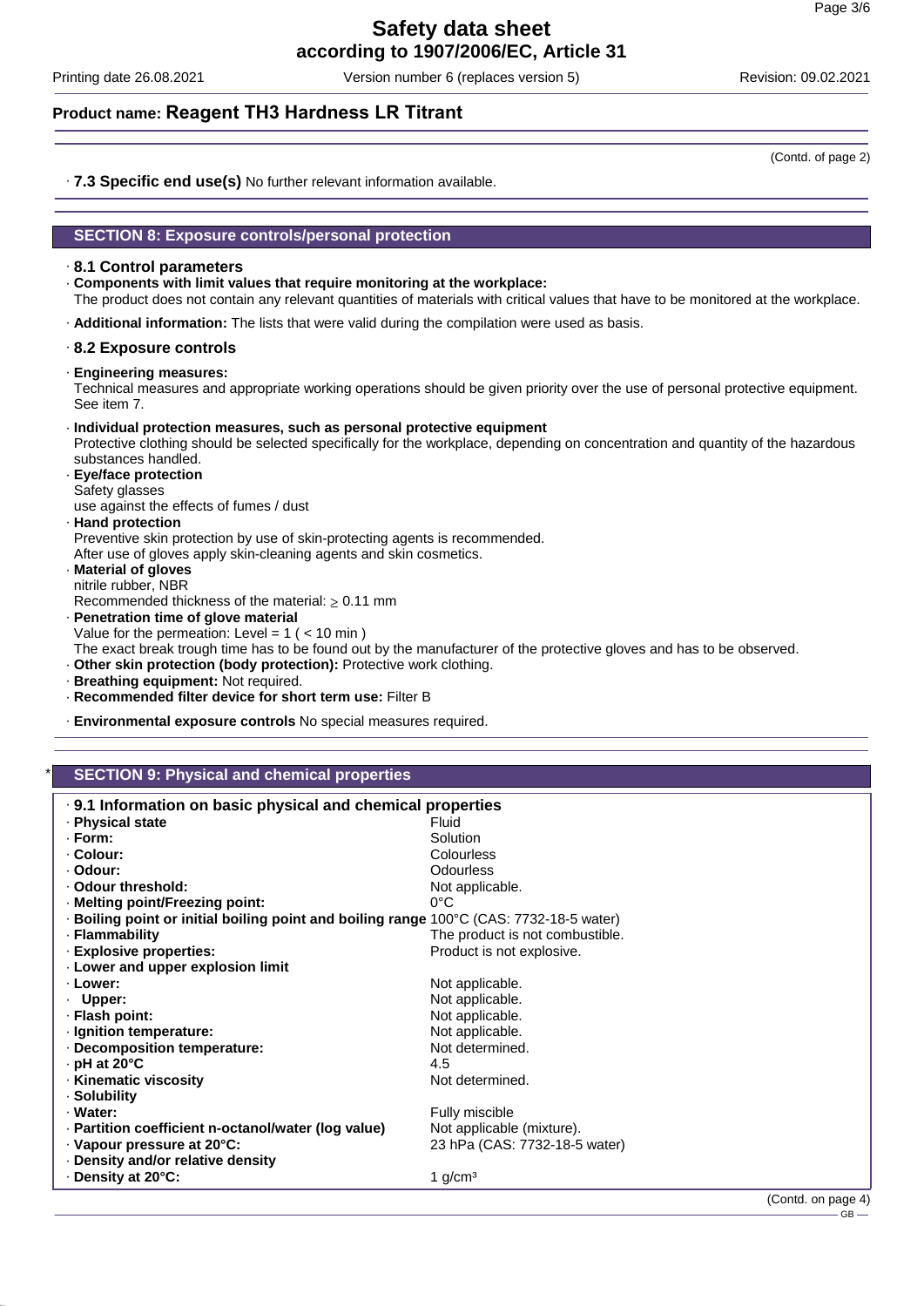Printing date 26.08.2021 Version number 6 (replaces version 5) Revision: 09.02.2021

# **Product name: Reagent TH3 Hardness LR Titrant**

|                                                      | (Contd. of page 3)       |
|------------------------------------------------------|--------------------------|
| · Relative density:                                  | Not determined.          |
| · Relative gas density                               | Not determined.          |
| · Particle characteristics                           | Not applicable (liquid). |
| ⋅ 9.2 Other information                              |                          |
| · Information with regard to physical hazard classes |                          |
| Corrosive to metals                                  | Void                     |
| Other safety characteristics                         |                          |
| · Oxidising properties:                              | none                     |
| · Additional information                             |                          |
| · Solids content:                                    | $0.5\%$                  |
| · Solvent content:                                   |                          |
| Organic solvents:                                    | $0.0\%$                  |
| · Water:                                             | >99%                     |

#### **SECTION 10: Stability and reactivity**

- · **10.1 Reactivity** see section 10.3
- · **10.2 Chemical stability** Stable at ambient temperature (room temperature).
- · **10.3 Possibility of hazardous reactions** The generally known reaction partners of water.
- · **10.4 Conditions to avoid** To avoid thermal decomposition do not overheat.
- · **10.5 Incompatible materials:** No further relevant information available.
- · **10.6 Hazardous decomposition products:** see section 5

#### **SECTION 11: Toxicological information**

#### · **11.1 Information on hazard classes as defined in Regulation (EC) No 1272/2008**

· **Acute toxicity** Based on available data, the classification criteria are not met.

- · **Skin corrosion/irritation** Based on available data, the classification criteria are not met.
- · **Serious eye damage/irritation** Based on available data, the classification criteria are not met.
- · **Respiratory or skin sensitisation** Based on available data, the classification criteria are not met.
- · **Germ cell mutagenicity** Based on available data, the classification criteria are not met.
- · **Carcinogenicity** Based on available data, the classification criteria are not met.
- · **Reproductive toxicity** Based on available data, the classification criteria are not met.
- · **STOT (specific target organ toxicity) -single exposure** Based on available data, the classification criteria are not met. · **STOT (specific target organ toxicity) -repeated exposure** Based on available data, the classification criteria are not met.
- · **Aspiration hazard** Based on available data, the classification criteria are not met.
- · **Additional toxicological information:**

When used and handled according to specifications, the product does not have any harmful effects according to our experience and the information provided to us.

#### · **11.2 Information on other hazards**

#### · **Endocrine disrupting properties**

None of the ingredients is listed.

#### **SECTION 12: Ecological information**

#### · **12.1 Toxicity**

- · **Aquatic toxicity:** No further relevant information available.
- · **12.2 Persistence and degradability** No further relevant information available.
- · **12.3 Bioaccumulative potential** No further relevant information available.
- · **12.4 Mobility in soil** No further relevant information available.

(Contd. on page 5)  $-GR-$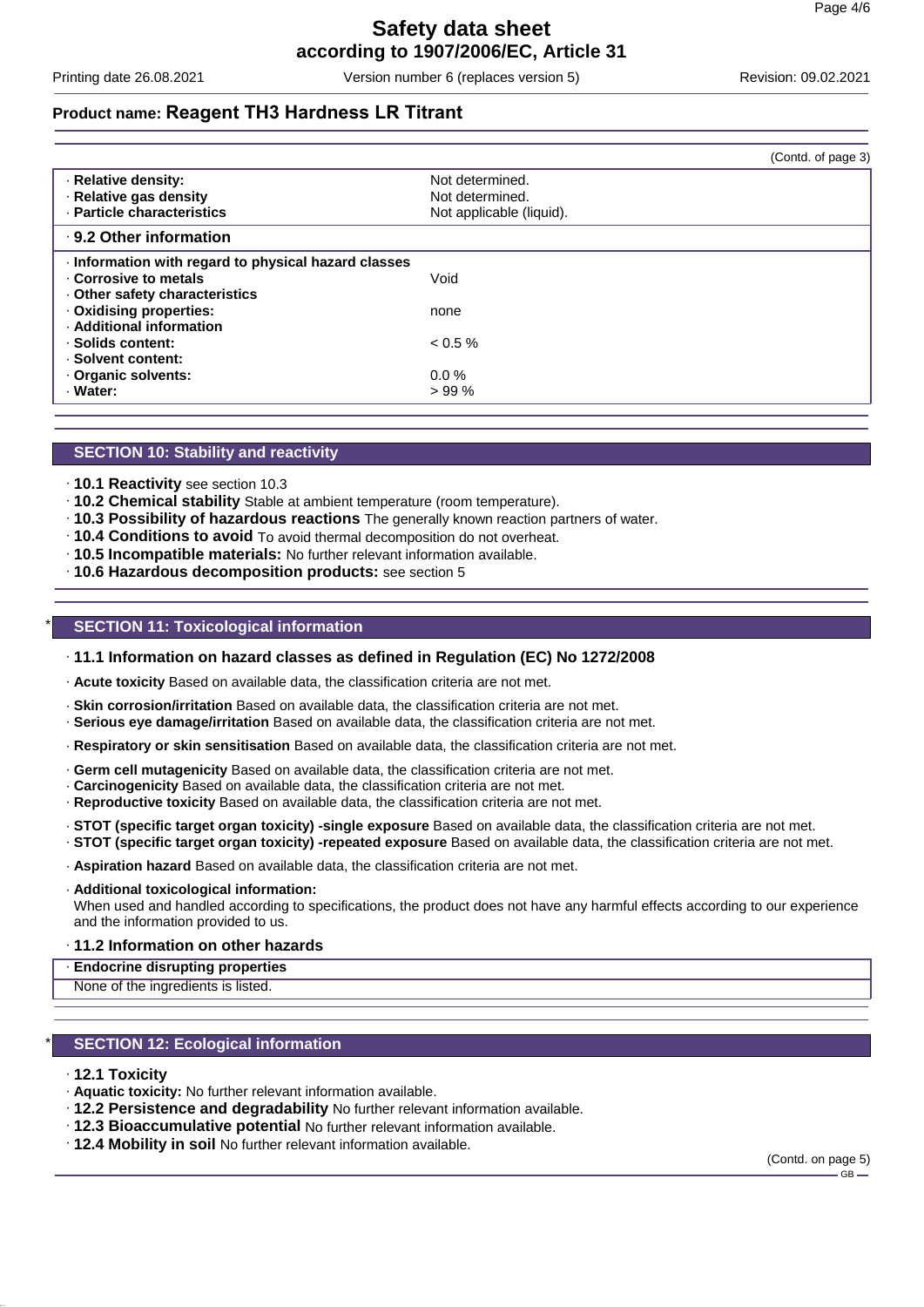Printing date 26.08.2021 Version number 6 (replaces version 5) Revision: 09.02.2021

# **Product name: Reagent TH3 Hardness LR Titrant**

#### · **12.5 Results of PBT and vPvB assessment**

This mixture does not contain any substances that are assessed to be persistent, bioaccumulative and toxic (PBT) or very persistent and very bioaccumulative (vPvB), according to the criteria given in Annex XIII of Regulation (EC) No. 1907/2006.

· **12.6 Endocrine disrupting properties** The product does not contain substances with endocrine disrupting properties.

· **12.7 Other adverse effects** No special measures required.

#### **SECTION 13: Disposal considerations**

#### · **13.1 Waste treatment methods**

· **Recommendation**

Small amounts may be diluted with plenty of water and washed away. Dispose of bigger amounts in accordance with Local Authority requirements.

#### · **European waste catalogue**

16 05 09 discarded chemicals other than those mentioned in 16 05 06, 16 05 07 or 16 05 08

#### · **Uncleaned packagings:**

· **Recommendation:** Disposal must be made according to official regulations.

· **Recommended cleaning agent:** Water, if necessary with cleaning agent.

| <b>SECTION 14: Transport information</b>                                                   |                                                      |  |
|--------------------------------------------------------------------------------------------|------------------------------------------------------|--|
| $\cdot$ 14.1 UN number or ID number<br>· ADR, IMDG, IATA                                   | Void                                                 |  |
| $\cdot$ 14.2 UN proper shipping name<br>· ADR, IMDG, IATA                                  | Void                                                 |  |
| · 14.3 Transport hazard class(es)                                                          |                                                      |  |
| · ADR, IMDG, IATA<br>· Class                                                               | Void                                                 |  |
| · 14.4 Packing group<br>· ADR, IMDG, IATA                                                  | Void                                                 |  |
| ⋅14.5 Environmental hazards:                                                               | Not applicable.                                      |  |
| 14.6 Special precautions for user                                                          | Not applicable.                                      |  |
| .14.7 Maritime transport in bulk according to IMO<br><b>instruments</b><br>Not applicable. |                                                      |  |
| · Transport/Additional information:                                                        | Not dangerous according to the above specifications. |  |

### **SECTION 15: Regulatory information**

#### · **15.1 Safety, health and environmental regulations/legislation specific for the substance or mixture**

· **Regulation (EU) No 649/2012 concerning the export and import of hazardous chemicals (PIC)**

None of the ingredients is listed.

· **Regulation (EC) No 1005/2009 on substances that deplete the ozone layer:**

None of the ingredients is listed.

#### · **REGULATION (EU) 2019/1021 on persistent organic pollutants (POP)**

None of the ingredients is listed.

#### · **Directive 2012/18/EU (SEVESO III):**

· **Named dangerous substances - ANNEX I** None of the ingredients is listed.

#### · **LIST OF SUBSTANCES SUBJECT TO AUTHORISATION (ANNEX XIV)**

None of the ingredients is listed.

· **Substances of very high concern (SVHC) according to REACH, Article 57**

This product does not contain any substances of very high concern above the legal concentration limit of ≥ 0.1% (w / w).

(Contd. on page 6)  $-$  GB  $\cdot$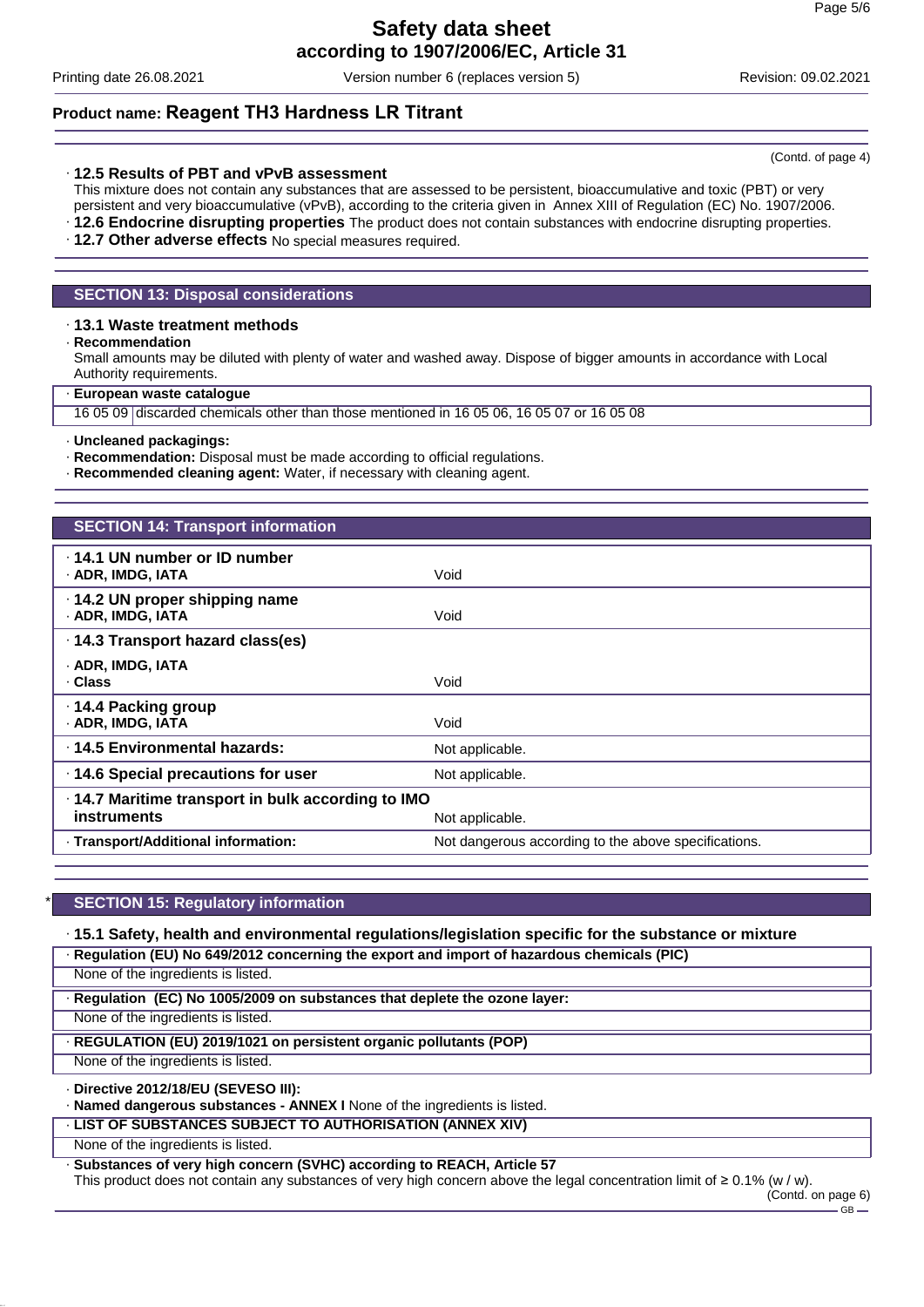Printing date 26.08.2021 Version number 6 (replaces version 5) Revision: 09.02.2021

## **Product name: Reagent TH3 Hardness LR Titrant**

· **Information about limitation of use:** Not required.

· **15.2 Chemical safety assessment:** A Chemical Safety Assessment has not been carried out.

#### **SECTION 16: Other information**

These data are based on our present knowledge. However, they shall not constitute a guarantee for any specific product features and shall not establish a legally valid contractual relationship.

· **Training hints** Provide adequate information, instruction and training for operators.

#### · **Abbreviations and acronyms:**

STOT: specific target organ toxicity SE: single exposure

RE: repeated exposure

EC50: half maximal effective concentration

IC50: hallf maximal inhibitory concentration

NOEL or NOEC: No Observed Effect Level or Concentration

ADR: Accord relatif au transport international des marchandises dangereuses par route (European Agreement Concerning the International Carriage of Dangerous Goods by Road)

RID: Règlement international concernant le transport des marchandises dangereuses par chemin de fer (Regulations Concerning the International Transport of Dangerous Goods by Rail)

IMDG: International Maritime Code for Dangerous Goods

IATA: International Air Transport Association

GHS: Globally Harmonised System of Classification and Labelling of Chemicals

EINECS: European Inventory of Existing Commercial Chemical Substances

ELINCS: European List of Notified Chemical Substances

CAS: Chemical Abstracts Service (division of the American Chemical Society)

PBT: Persistent, Bioaccumulative and Toxic SVHC: Substances of Very High Concern

vPvB: very Persistent and very Bioaccumulative

· **Sources** Data arise from safety data sheets, reference works and literature.

· **\* Data compared to the previous version altered.**

GB

(Contd. of page 5)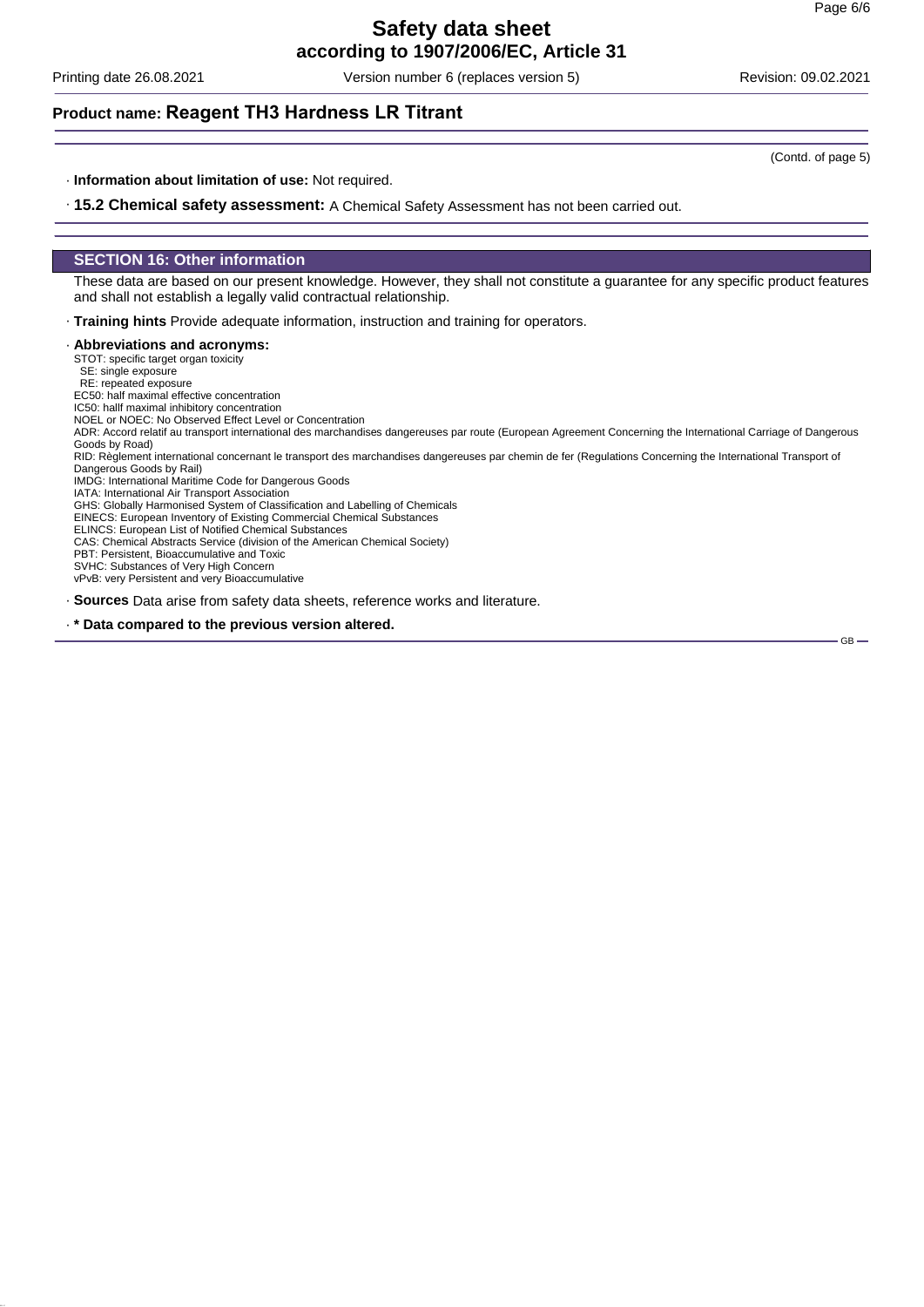

**Safety data sheet**

**according to 1907/2006/EC, Article 31**

Printing date 26.08.2021 **Version number 4** Account 2001 17.04.2021 **Revision: 17.04.2021** 

#### **SECTION 1: Identification of the substance/mixture and of the company/undertaking**

· **1.1 Product identifier**

# · **Product name: Reagent TH5 Total Hardness Ind.**

- · **Catalog number:** 100633E
- · **1.2 Relevant identified uses of the substance or mixture and uses advised against**
- · **Application of the substance / the preparation:** Reagent for water analysis

#### · **1.3 Details of the supplier of the safety data sheet**

· **Supplier:** Vecom Marine B.V. Mozartlaan 3 3144 NA Maassluis The Netherlands

phone: + 31 (0)10 5930 210 Email: sales@vecom-marine.com

#### · **1.4 Emergency telephone number:**

Dutch Poisons Information Center (NVIC): +31 (0)88 755 8000 (24 hour service) Only for the purpose of informing medical personnel in case of acute intoxications. See section 4 on first aid measures.

#### **SECTION 2: Hazards identification**

#### · **2.1 Classification of the substance or mixture**

· **Classification according to Regulation (EC) No 1272/2008** The product is not classified as hazardous according to the CLP regulation.

- · **2.2 Label elements**
- · **Labelling according to Regulation (EC) No 1272/2008** Void
- · **Hazard pictograms** Void
- · **Signal word** Void
- · **Hazard statements** Void

#### · **2.3 Other hazards**

Vapours of the product are heavier than air and may accumulate on the ground, in mines, drains or cellars with higher concentration.

· **Results of PBT and vPvB assessment**

This mixture does not contain any substances that are assessed to be persistent, bioaccumulative and toxic (PBT) or very persistent and very bioaccumulative (vPvB), according to the criteria given in Annex XIII of Regulation (EC) No. 1907/2006. · **Determination of endocrine-disrupting properties**

The product does not contain substances with endocrine disrupting properties.

#### **SECTION 3: Composition/information on ingredients**

#### · **3.2 Mixtures**

- · **Description:** Solvent mixture with additives.
- · **Dangerous components:** Void

GB-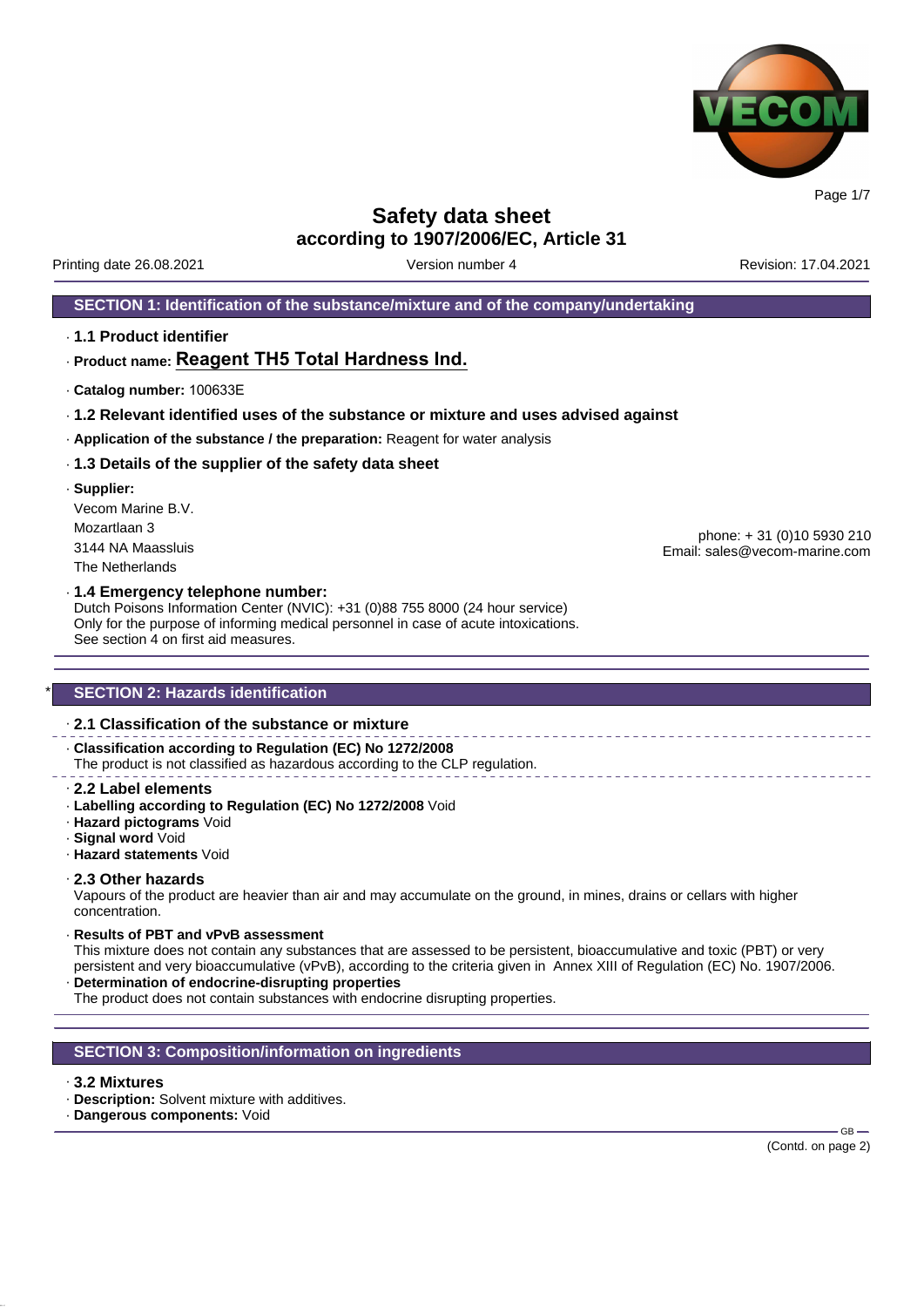Printing date 26.08.2021 **Version number 4** According date 26.08.2021 **Printing date 26.08.2021 Revision: 17.04.2021** 

# **Product name: Reagent TH5 Total Hardness Ind.**

**SECTION 4: First aid measures**

- · **4.1 Description of first aid measures**
- · **General information** Instantly remove any clothing soiled by the product.
- · **After inhalation** Supply fresh air.
- · **After skin contact** Instantly wash with water and soap and rinse thoroughly.
- · **After eye contact**
- Rinse opened eye for several minutes under running water (at least 15 min). If symptoms persist, consult doctor.
- · **After swallowing**

Rinse out mouth and then drink 1-2 glasses of water.

In case of persistent symptoms consult doctor.

· **4.2 Most important symptoms and effects, both acute and delayed:** irritations after inhalation: coughing mucous membrane irritation fatique after swallowing: sickness vomiting diarrhoea pain

#### · **4.3 Indication of any immediate medical attention and special treatment needed:**

No further relevant information available.

#### **SECTION 5: Firefighting measures**

- · **5.1 Extinguishing media**
- · **Suitable extinguishing agents** CO₂, extinguishing powder or water jet. Fight larger fires with water jet or alcohol-resistant foam.
- · **For safety reasons unsuitable extinguishing agents**
- For this substance / mixture no limitations of extinguishing agents are given.

#### · **5.2 Special hazards arising from the substance or mixture**

Can form explosive gas-air mixtures.

combustible

Formation of toxic gases is possible during heating or in case of fire.

Can be released in case of fire:

Nitrogen oxides (NOx)

Carbon monoxide (CO) and carbon dioxide (CO<sub>2</sub>)

- · **5.3 Advice for firefighters**
- · **Protective equipment:**

Wear self-contained breathing apparatus. Wear full protective suit.

· **Additional information**

Collect contaminated fire fighting water separately. It must not enter drains. Dispose of fire debris and contaminated fire fighting water in accordance with official regulations. Ambient fire may liberate hazardous vapours.

#### **SECTION 6: Accidental release measures**

- · **6.1 Personal precautions, protective equipment and emergency procedures**
- · **Advice for non-emergency personnel:** No special measures required.
- · **Advice for emergency responders:** Protective equipment: see section 8

· **6.2 Environmental precautions:**

Do not allow product to reach sewage system or water bodies.

Dilute with much water. · **6.3 Methods and material for containment and cleaning up:** Ensure adequate ventilation.

Absorb with liquid-binding material (sand, diatomite, universal binders). Dispose of contaminated material as waste according to item 13.

#### · **6.4 Reference to other sections**

See Section 8 for information on personal protection equipment.

(Contd. of page 1)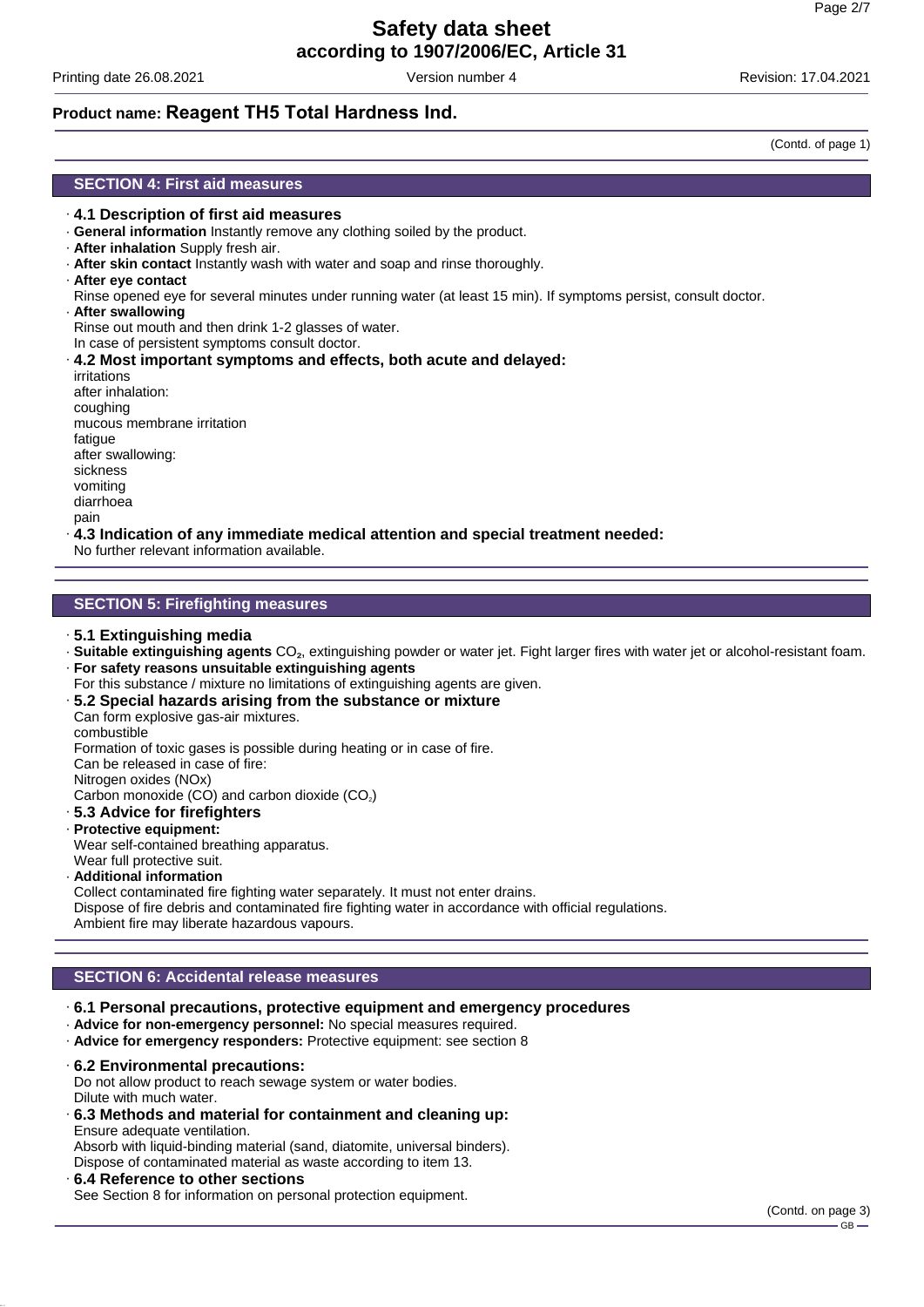Printing date 26.08.2021 **Version number 4** According date 26.08.2021 **Printing date 26.08.2021 Revision: 17.04.2021** 

(Contd. of page 2)

### **Product name: Reagent TH5 Total Hardness Ind.**

See Section 13 for information on disposal.

#### **SECTION 7: Handling and storage**

#### · **7.1 Precautions for safe handling**

· **Advice on safe handling:** No special precautions necessary if used correctly.

· **Hygiene measures:**

The usual precautionary measures should be adhered to general rules for handling chemicals. Do not eat, drink or smoke when using this product.

Wash hands during breaks and at the end of the work.

#### · **7.2 Conditions for safe storage, including any incompatibilities**

- · **Requirements to be met by storerooms and containers:** Store in cool location.
- Do not use light alloy containers.
- · **Information about storage in one common storage facility:** Not required.
- · **Further information about storage conditions:**

Protect from heat and direct sunlight. Protect from the effects of light.

- Protect from humidity and keep away from water.
- · **Recommended storage temperature:** 20°C +/- 5°C

· **7.3 Specific end use(s)** No further relevant information available.

#### \* **SECTION 8: Exposure controls/personal protection**

#### · **8.1 Control parameters**

#### · **Components with limit values that require monitoring at the workplace:**

#### **CAS: 102-71-6 Triethanolamine**

OEL (Sweden) Short-term value: 10 mg/m<sup>3</sup>, 1.6 ppm Long-term value: 5 mg/m<sup>3</sup>, 0.8 ppm H, V

· **Regulatory information** OEL (Sweden): AFS2015:7

· **Additional information:** The lists that were valid during the compilation were used as basis.

#### · **8.2 Exposure controls**

#### · **Engineering measures:**

Technical measures and appropriate working operations should be given priority over the use of personal protective equipment. See item 7.

· **Individual protection measures, such as personal protective equipment**

Protective clothing should be selected specifically for the workplace, depending on concentration and quantity of the hazardous substances handled.

- · **Eye/face protection** Safety glasses use against the effects of fumes / dust
- · **Hand protection**

Preventive skin protection by use of skin-protecting agents is recommended.

After use of gloves apply skin-cleaning agents and skin cosmetics.

#### · **Material of gloves** nitrile rubber, NBR

Recommended thickness of the material:  $\geq 0.11$  mm

· **Penetration time of glove material** Value for the permeation: Level =  $1$  ( <  $10$  min )

The exact break trough time has to be found out by the manufacturer of the protective gloves and has to be observed.

- · **Other skin protection (body protection):** Protective work clothing.
- · **Breathing equipment:** Use breathing protection against the effects of fumes/dust/aerosol.
- · **Recommended filter device for short term use:** Combination filter A-P2 Filter A

(Contd. on page 4) GB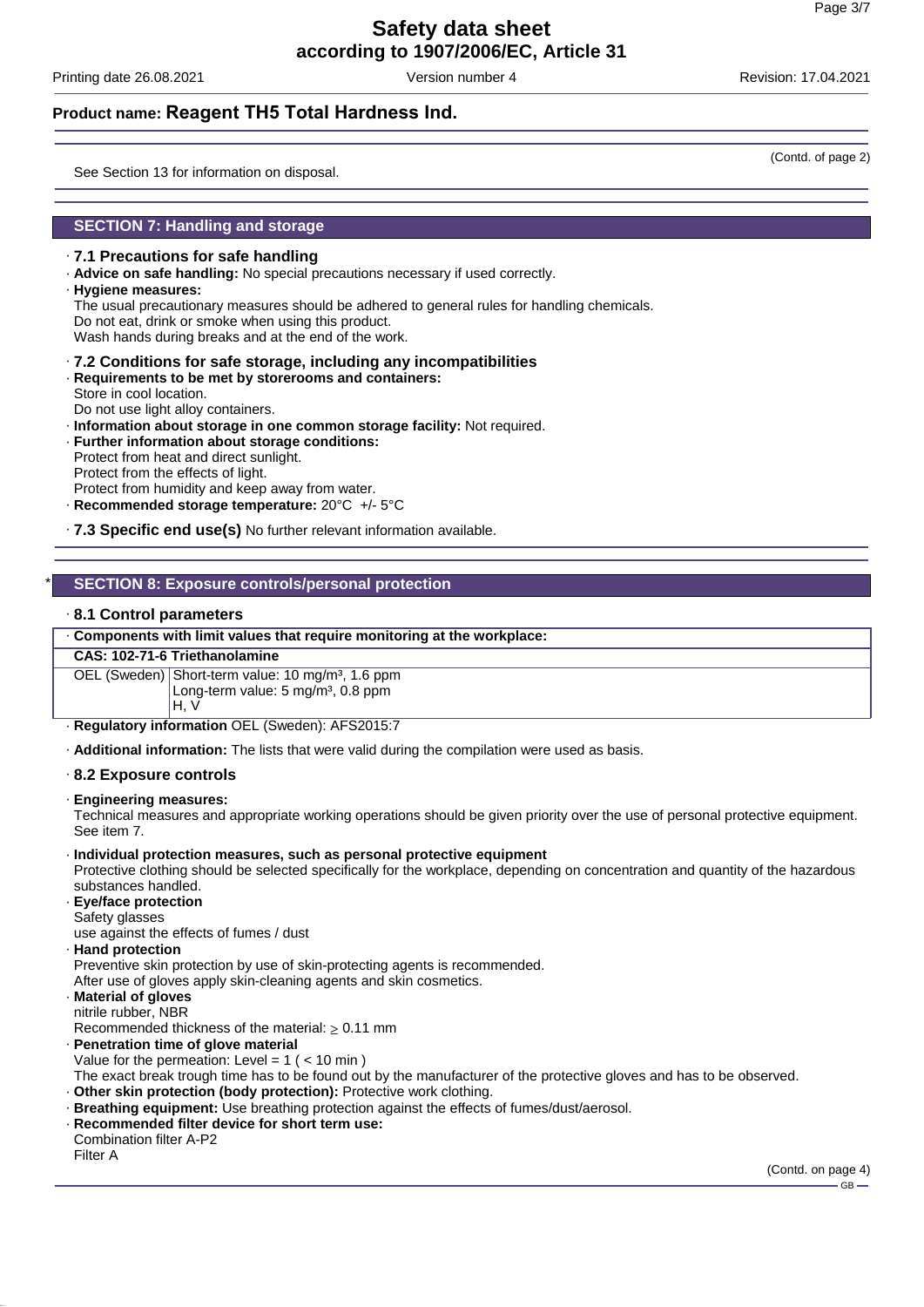Printing date 26.08.2021 **Version number 4** Version number 4 Revision: 17.04.2021

(Contd. of page 3)

# **Product name: Reagent TH5 Total Hardness Ind.**

· **Environmental exposure controls** Do not allow product to reach sewage system or water bodies.

| <b>SECTION 9: Physical and chemical properties</b>                         |                                                                     |  |  |  |
|----------------------------------------------------------------------------|---------------------------------------------------------------------|--|--|--|
| 9.1 Information on basic physical and chemical properties                  |                                                                     |  |  |  |
| · Physical state                                                           | Fluid                                                               |  |  |  |
| · Form:                                                                    | Solution                                                            |  |  |  |
| · Colour:                                                                  | <b>Blue</b>                                                         |  |  |  |
| · Odour:                                                                   | Odourless                                                           |  |  |  |
| · Odour threshold:                                                         | Not applicable.                                                     |  |  |  |
| · Melting point/Freezing point:                                            | Not determined.                                                     |  |  |  |
| · Boiling point or initial boiling point and boiling range Not determined. |                                                                     |  |  |  |
| · Flammability                                                             | Not determined.                                                     |  |  |  |
| · Explosive properties:                                                    | Product is not explosive. However, formation of explosive air/steam |  |  |  |
|                                                                            | mixtures is possible.                                               |  |  |  |
| . Lower and upper explosion limit                                          |                                                                     |  |  |  |
| · Lower:                                                                   | 1.1 Vol % (CAS 102-71-6)                                            |  |  |  |
| · Upper:                                                                   | 7.2 Vol % (CAS 102-71-6)                                            |  |  |  |
| · Flash point:                                                             | $>100^{\circ}$ C                                                    |  |  |  |
| · Ignition temperature:                                                    | Not determined.                                                     |  |  |  |
|                                                                            | Not applicable.                                                     |  |  |  |
| · Decomposition temperature:                                               | Not determined.                                                     |  |  |  |
| · pH at 20°C                                                               | 10.5                                                                |  |  |  |
| · Kinematic viscosity                                                      | Not determined.                                                     |  |  |  |
| · Solubility                                                               |                                                                     |  |  |  |
| · Water:                                                                   | Fully miscible                                                      |  |  |  |
| · Partition coefficient n-octanol/water (log value)                        | Not applicable (mixture).                                           |  |  |  |
| · Vapour pressure:                                                         | Not determined.                                                     |  |  |  |
| Density and/or relative density                                            |                                                                     |  |  |  |
| Density at 20°C:                                                           | 1.04 $g/cm^{3}$                                                     |  |  |  |
| · Relative density:                                                        | Not determined.                                                     |  |  |  |
| · Relative gas density                                                     | Not determined.                                                     |  |  |  |
| · Particle characteristics                                                 | Not applicable (liquid).                                            |  |  |  |
| ⋅ 9.2 Other information                                                    |                                                                     |  |  |  |
| · Information with regard to physical hazard classes                       |                                                                     |  |  |  |
| Corrosive to metals                                                        | Void                                                                |  |  |  |
| . Other safety characteristics                                             |                                                                     |  |  |  |
| · Oxidising properties:                                                    | none                                                                |  |  |  |
| · Additional information                                                   |                                                                     |  |  |  |
| · Solids content:                                                          | $< 1\%$                                                             |  |  |  |
| · Solvent content:                                                         |                                                                     |  |  |  |
| Organic solvents:                                                          | >99%                                                                |  |  |  |
|                                                                            |                                                                     |  |  |  |

#### **SECTION 10: Stability and reactivity**

- · **10.1 Reactivity** Fumes can combine with air to form an explosive mixture.
- · **10.2 Chemical stability**
- Stable at ambient temperature (room temperature). sensitive to air
- · **10.3 Possibility of hazardous reactions** In contact with nitrites, nitrates or nitrous acid possible release of nitrosamines (carcinogenic)! Reacts with oxidizing agents Reacts with acid chlorides Exothermic reaction with acids · **10.4 Conditions to avoid** Strong heating (decomposition) · **10.5 Incompatible materials:** light metals

non-ferrous metal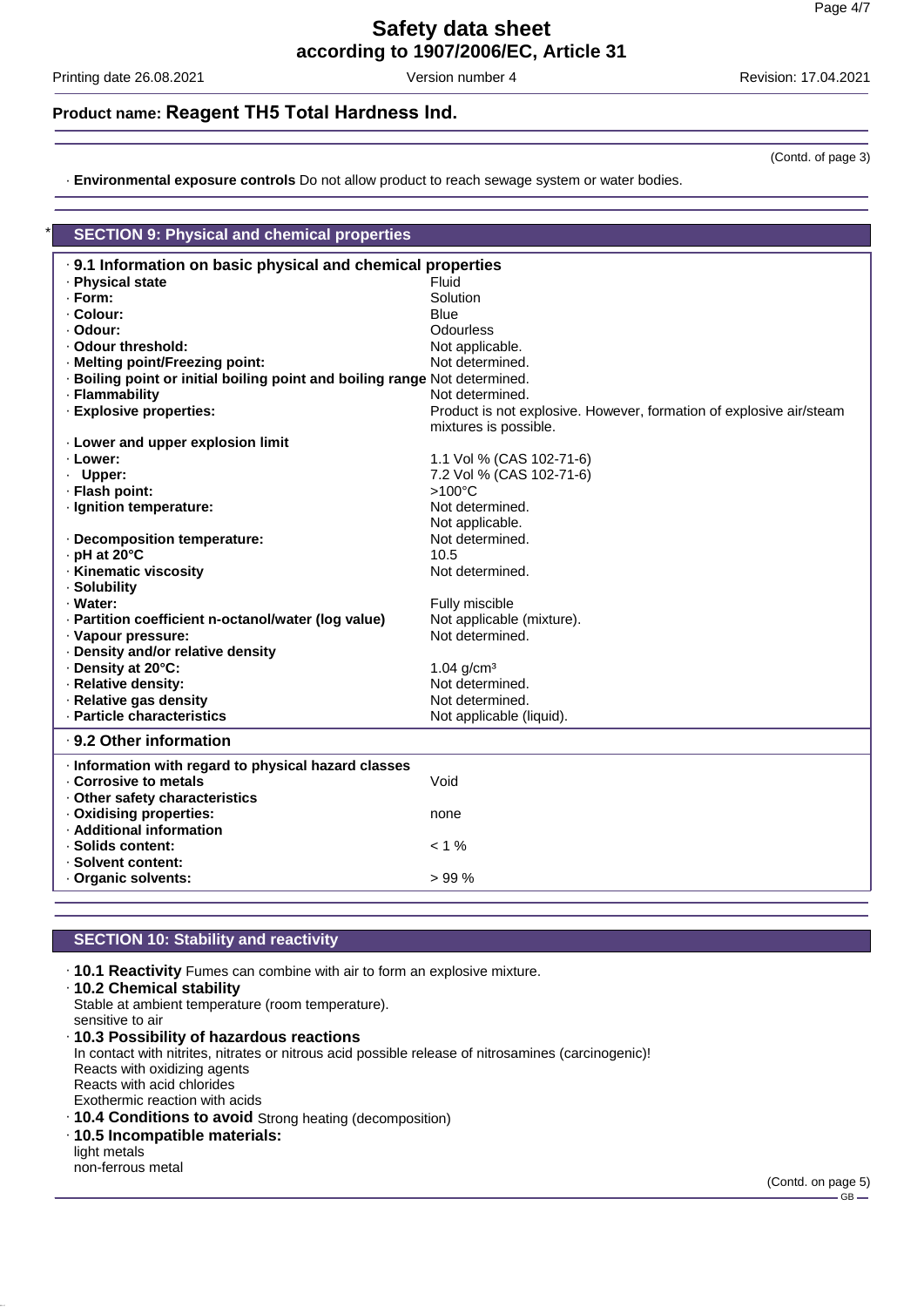Printing date 26.08.2021 **Version number 4** According date 26.08.2021 **Printing date 26.08.2021 Revision: 17.04.2021** 

(Contd. of page 4)

### **Product name: Reagent TH5 Total Hardness Ind.**

#### · **10.6 Hazardous decomposition products:** see section 5

#### **SECTION 11: Toxicological information**

#### · **11.1 Information on hazard classes as defined in Regulation (EC) No 1272/2008**

- · **Acute toxicity** Based on available data, the classification criteria are not met.
- · **Skin corrosion/irritation** Based on available data, the classification criteria are not met.
- · **Serious eye damage/irritation** Based on available data, the classification criteria are not met.
- · **Respiratory or skin sensitisation** Based on available data, the classification criteria are not met.
- · **Germ cell mutagenicity** Based on available data, the classification criteria are not met.
- · **Carcinogenicity** Based on available data, the classification criteria are not met.
- · **Reproductive toxicity** Based on available data, the classification criteria are not met.
- · **STOT (specific target organ toxicity) -single exposure** Based on available data, the classification criteria are not met.
- · **STOT (specific target organ toxicity) -repeated exposure** Based on available data, the classification criteria are not met.
- · **Aspiration hazard** Based on available data, the classification criteria are not met.
- · **Additional toxicological information:**

When used and handled according to specifications, the product does not have any harmful effects according to our experience and the information provided to us.

Under given conditions, contact with nitrites or nitric acid can lead to the formation of nitrosamines, which have shown themselves to be carcinogenic in animal experiments.

CAS **is skin-resorbing.**

#### · **11.2 Information on other hazards**

· **Endocrine disrupting properties**

None of the ingredients is listed.

#### **SECTION 12: Ecological information**

- · **12.1 Toxicity**
- · **Aquatic toxicity:** No further relevant information available.
- · **12.2 Persistence and degradability** No further relevant information available.
- · **12.3 Bioaccumulative potential** No further relevant information available.
- · **12.4 Mobility in soil** No further relevant information available.
- · **12.5 Results of PBT and vPvB assessment**

This mixture does not contain any substances that are assessed to be persistent, bioaccumulative and toxic (PBT) or very persistent and very bioaccumulative (vPvB), according to the criteria given in Annex XIII of Regulation (EC) No. 1907/2006.

- · **12.6 Endocrine disrupting properties** The product does not contain substances with endocrine disrupting properties.
- · **12.7 Other adverse effects** Avoid transfer into the environment.
- · **Water hazard:**

Do not allow undiluted product or large quantities of it to reach ground water, water bodies or sewage system. Must not reach sewage water or drainage ditch undiluted or unneutralised.

#### **SECTION 13: Disposal considerations**

#### · **13.1 Waste treatment methods**

· **Recommendation**

Must not be disposed of together with household garbage. Do not allow product to reach sewage system. Disposal must be made according to official regulations.

#### · **European waste catalogue**

16 05 09 discarded chemicals other than those mentioned in 16 05 06, 16 05 07 or 16 05 08

#### · **Uncleaned packagings:**

· **Recommendation:** Disposal must be made according to official regulations.

# $GR -$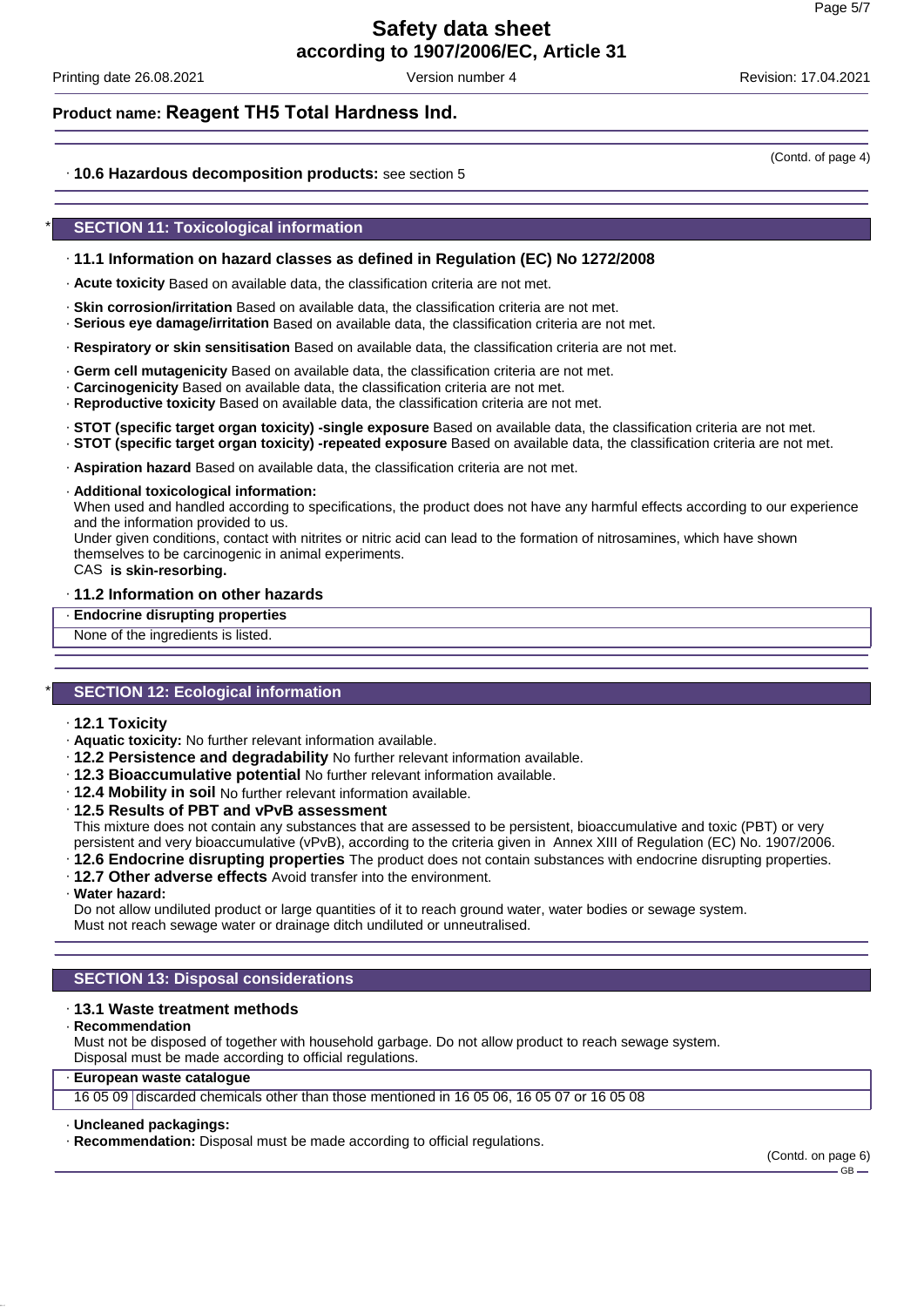Printing date 26.08.2021 **Version number 4** According date 26.08.2021 **Printing date 26.08.2021 Revision: 17.04.2021** 

#### **Product name: Reagent TH5 Total Hardness Ind.**

· **Recommended cleaning agent:** Water, if necessary with cleaning agent.

| <b>SECTION 14: Transport information</b><br>$\cdot$ 14.1 UN number or ID number<br>· ADR, IMDG, IATA<br>Void<br>$\cdot$ 14.2 UN proper shipping name<br>· ADR, IMDG, IATA<br>Void<br>· 14.3 Transport hazard class(es)<br>· ADR, IMDG, IATA<br>· Class<br>Void<br>· 14.4 Packing group<br>· ADR, IMDG, IATA<br>Void<br>⋅14.5 Environmental hazards:<br>Not applicable.<br>14.6 Special precautions for user<br>Not applicable.<br>.14.7 Maritime transport in bulk according to IMO<br>instruments<br>Not applicable. |                                     |                                                      |  |  |
|-----------------------------------------------------------------------------------------------------------------------------------------------------------------------------------------------------------------------------------------------------------------------------------------------------------------------------------------------------------------------------------------------------------------------------------------------------------------------------------------------------------------------|-------------------------------------|------------------------------------------------------|--|--|
|                                                                                                                                                                                                                                                                                                                                                                                                                                                                                                                       |                                     |                                                      |  |  |
|                                                                                                                                                                                                                                                                                                                                                                                                                                                                                                                       |                                     |                                                      |  |  |
|                                                                                                                                                                                                                                                                                                                                                                                                                                                                                                                       |                                     |                                                      |  |  |
|                                                                                                                                                                                                                                                                                                                                                                                                                                                                                                                       |                                     |                                                      |  |  |
|                                                                                                                                                                                                                                                                                                                                                                                                                                                                                                                       |                                     |                                                      |  |  |
|                                                                                                                                                                                                                                                                                                                                                                                                                                                                                                                       |                                     |                                                      |  |  |
|                                                                                                                                                                                                                                                                                                                                                                                                                                                                                                                       |                                     |                                                      |  |  |
|                                                                                                                                                                                                                                                                                                                                                                                                                                                                                                                       |                                     |                                                      |  |  |
|                                                                                                                                                                                                                                                                                                                                                                                                                                                                                                                       |                                     |                                                      |  |  |
|                                                                                                                                                                                                                                                                                                                                                                                                                                                                                                                       | · Transport/Additional information: | Not dangerous according to the above specifications. |  |  |

#### **SECTION 15: Regulatory information**

· **15.1 Safety, health and environmental regulations/legislation specific for the substance or mixture**

| · Regulation (EU) No 649/2012 concerning the export and import of hazardous chemicals (PIC) |  |  |
|---------------------------------------------------------------------------------------------|--|--|
|                                                                                             |  |  |

None of the ingredients is listed.

· **Regulation (EC) No 1005/2009 on substances that deplete the ozone layer:**

None of the ingredients is listed.

· **REGULATION (EU) 2019/1021 on persistent organic pollutants (POP)**

None of the ingredients is listed.

· **Directive 2012/18/EU (SEVESO III):**

· **Named dangerous substances - ANNEX I** None of the ingredients is listed.

· **LIST OF SUBSTANCES SUBJECT TO AUTHORISATION (ANNEX XIV)**

None of the ingredients is listed.

· **Substances of very high concern (SVHC) according to REACH, Article 57**

This product does not contain any substances of very high concern above the legal concentration limit of ≥ 0.1% (w / w).

· **Information about limitation of use:** Not required.

· **National regulations**

· **VOC-value EC:** 1036.4 g/l

· **15.2 Chemical safety assessment:** A Chemical Safety Assessment has not been carried out.

#### **SECTION 16: Other information**

These data are based on our present knowledge. However, they shall not constitute a guarantee for any specific product features and shall not establish a legally valid contractual relationship.

· **Training hints** Provide adequate information, instruction and training for operators.

#### · **Abbreviations and acronyms:**

STOT: specific target organ toxicity SE: single exposure RE: repeated exposure EC50: half maximal effective concentration IC50: hallf maximal inhibitory concentration NOEL or NOEC: No Observed Effect Level or Concentration (Contd. of page 5)